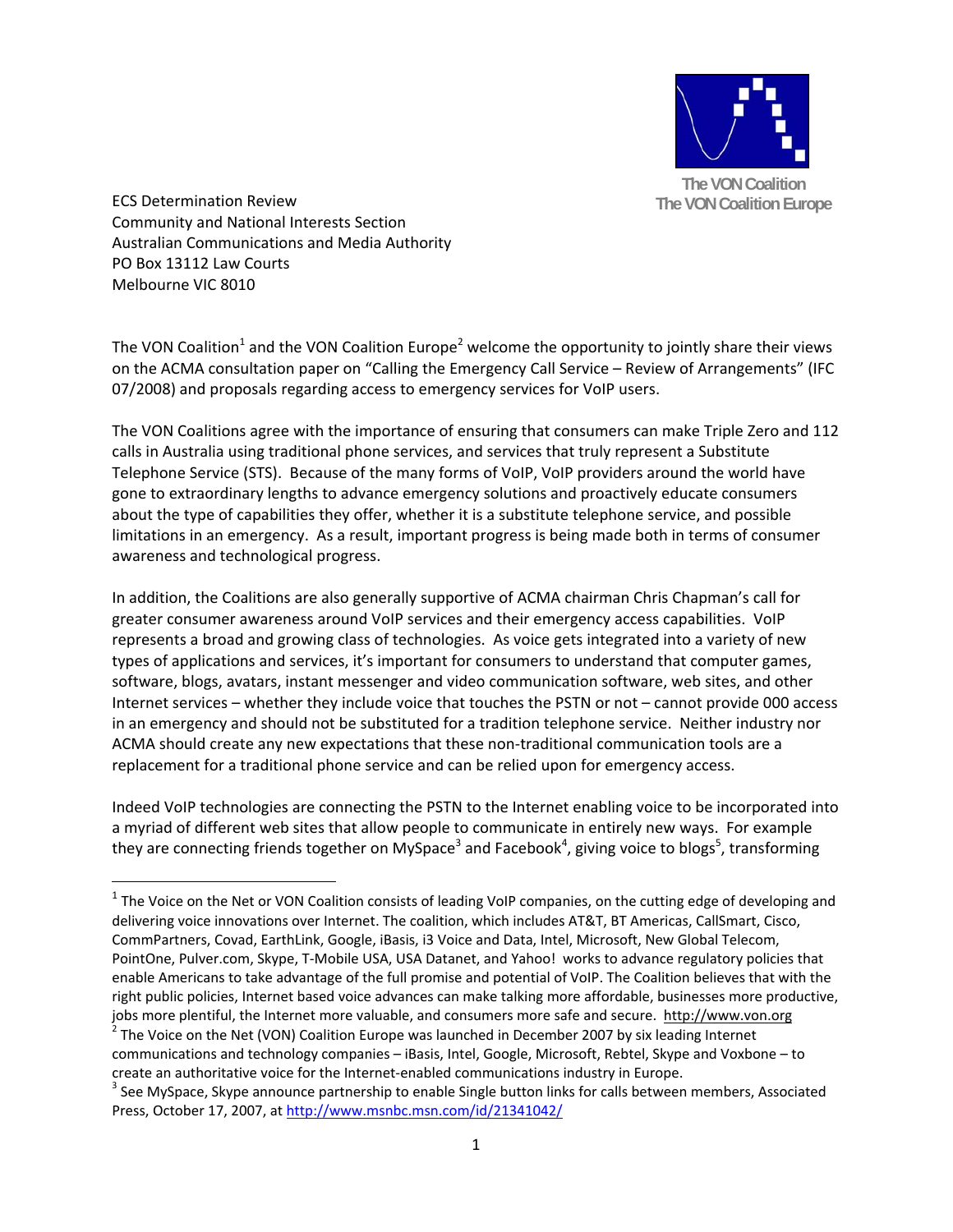video games<sup>6</sup>, integrating voice and video into instant messaging platforms<sup>7</sup>, enabling people with disabilities to access a host of new accessibility tools not previously possible<sup>8</sup>, allowing one telephone number to reach all of your phones, $9$  enabling new privacy communication tools, $10$  ushering in a new era of voice recognition based information retrieval tools, $11$  and integrating click to dial functionality into mapping and other web sites.<sup>12</sup> In no way should ACMA create a new expectation that instead of picking up a telephone to call for help, that a consumer should boot up a laptop, connect to the Internet, launch a piece of software or web browser, type in a url, and check to see if the web site's PSTN connected service enables emergency access. Indeed, creating such an expectation can delay needed help in an emergency and thwart the important progress that has been made on 000 consumer education.

For these reasons, the VON Coalitions are especially concerned about proposals that would reverse course from ACMA's existing and positive framework to create a new expectation that because some websites, video games, software, blogs have the ability to communicate with the PSTN, that all websites, blogs, instant messaging software, social networking sites, and maps can reach 000 emergency service in an emergency -- creating a profound new level of confusion and potentially putting lives at risk.

Specifically, the coalitions are concerned that applying Emergency Call Service (ECS) obligations to any type 2 VoIP‐out services are premature and could harm public safety, stifle innovations critical to people with disabilities, stall competition, and limit access to innovative and evolving communication options where there is no expectation of placing a 000 call. Application of ECS obligations to Type-2 services would impose significant regulatory burdens on a broad range of VoIP offerings that are not substitutes for traditional PSTN‐based services. Such an abrupt reversal of ACMA's existing VoIP 000 access policy

 $4$  Facebook now includes more than a dozen different VoIP applications enabling voice communication – each very different and all offered for free. Iotum's "Free conference calls" offers an innovative conference calling capability to connect all your friends at once, Grandcentral a one click way for a friend to call all your phones at once (home, cell and work) to reach you anywhere, Babytel offers a Java eggphone to connect your friends both online and offline from Facebook, PartyLine, offers a way to create groups for one click voice access, TringMe offers a way to leave voicemail and a way to use your computer's microphone to connect to the PSTN, and Rebtel's Let's Talk enables you to get "smart numbers" for your friends to communicate locally around the globe.<br><sup>5</sup> MyVox's VoiceBlog tool allows you to add a "VoiceBlog" to any web site or your iGoogle page. See: http://www.google.com/ig/adde?moduleurl=api.myvox.com/demo/igoogle/voiceblog.xml In addition by calling

Jott at(866) JOTT-123/(866) 568-8123, you can convert your voice into emails, text messages, twitter message or blog posts on blogger. http://jott.com/default.aspx <sup>6</sup> Vivox has integrated voice into video games like SecondLife between avatars and also enables users to go to <sup>a</sup>

virtual phone booth to make a call to the PSTN.See:  $\frac{http://www.vivox.com/}{http://www.vivox.com/}$ <br>
<sup>7</sup> Voice enabled instant messenger services are transforming the idea of communications by integrating voice,

video, text, and PSTN access to enable breathrough advances in accessibility. For example voice enable IM software is offered by Skype, Yahoo!, MSN and Google.<br><sup>8</sup> The National Federation of the Blind uses a PSTN connected VoIP service that allows people who cant read print

access to a newsline using a VoIP phone service to enable voice access to over 150 newspapers and magazines. Likewise, Bundeled voices allows usres to create audible books. http://bundledvoices.com/ Earthlink provides a voice activated e-mail by phone service.<br><sup>9</sup> GrandCentral provides one telephone number to connect to all of your other phones.<br><sup>10</sup> Match.com, Craigsnumber and others allow web users to connect by telephone without giving

telephone numbers.<br><sup>11</sup> TellMe, Goog411, Jott, ReQall, and others provide ways to use voice recognition as a tool for accessing or

delivering information to the Internet.<br><sup>12</sup> See several examples at: http://www.von.org/usr\_files/Gee%20Whiz%20--%20one-way%20services.pdf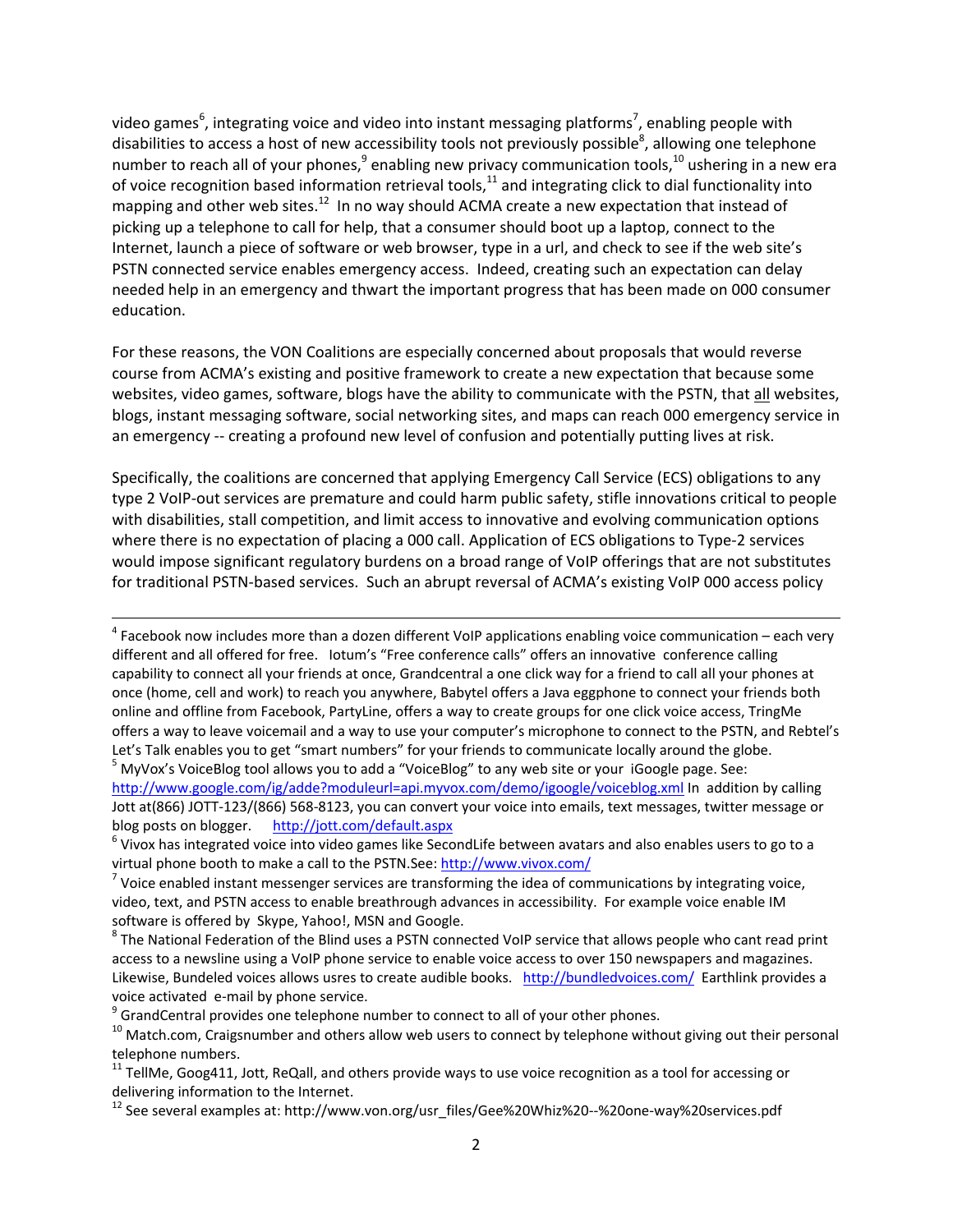has the potential for vast unintended consequences that could put Australia at a strategic and competitive disadvantage at a crucial phase in the introduction of advanced broadband services.

We do not endeavor to answer every question raised in the consultation. However we have focused our comments on three key areas in the consultation: 1) the benefits to public safety and consumers from keeping Type 2 and other non‐substitute communications service out of the ECS framework, 2) efforts to accelerate the availability of autolocation technologies and capabilities, and 3) the broad breakthrough public safety advantages that can be achieved when Australia's emergency call centers utilize IP based networks and VoIP within the call center to enable new features and functionality never before possible in emergency response.

## **Consultation questions: 4.1.1 THE NOMADIC NATURE AND RELIABILITY OF LOCATION INFORMATION**

#### **Q1: What measures can VoIP providers take to improve the identification of the calling number and the caller's location?**

While new technologies and options are being developed, current technology allows the ECS operators to be prompted by the AAF and/or the SMSA to seek confirmation of the location information from the caller. This interim solution can prove beneficial in the short run, while ACMA implements longer term solutions. However because nomadic services are global services, we believe ACMA should be moving toward international standards for IP based emergency call centers (as discussed peripherally in page 24 of the consultation) by implementing the NENA (National Emergency Number Association) i3 and associated ECRIT i3 architecture from the IETF (Internet Engineering Task Force). By moving towards these global solutions, one day when a family from Sydney goes on vacation oversees and dials 000, help can be sent. Likewise when a business traveler visits Melbourne and must make an emergency 999 or 911 call, help too can be dispatched. These global standards help make global nomadic location solutions possible.

### **Q2: How should emergency services adapt to the increasingly nomadic nature of VoIP services? What measures should service providers implement? What measures should the ECP adopt?**

While transitioning to global standards, s147(2)(a) gives ACMA discretion to determine that it might be 'unreasonable' for a particular service provider supplying an STS to provide access to the ECS. While Australia's Disaster Information Network does a great job of making available a variety of consumer education guide's, factsheets, and brochures about Triple Zero through http://www.triplezero.gov.au, none of the educational brochures, or consumer awareness campaigns appear focused at providing consumers with information about VoIP services. To the extent that ACMA is concerned about consumer awareness, in addition to provider educational awareness efforts, the government should include VoIP in all of its own ongoing educational and consumer campaigns.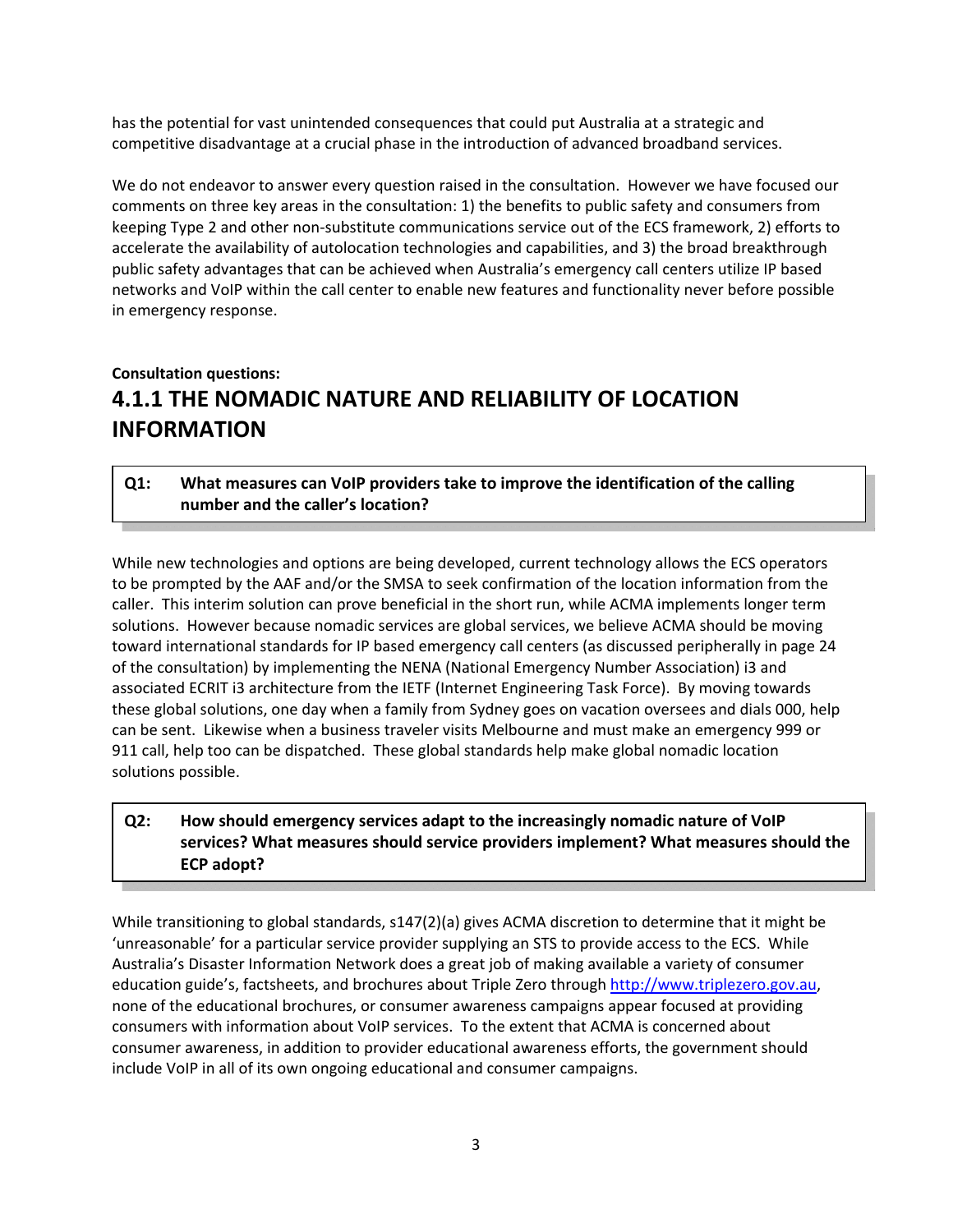### **Q4: Should the AAF be set to 'true' for all VoIP services, to avoid calls being misdirected to incorrect ESOs and states?**

The AAF is currently set to 'true' for Type 4 two-way VoIP services. However, as explained below, we believe that requiring a Type 2 VoIP service to provide ECS access would harm both public safety and innovation.

| Q5: | What technical solutions exist for determining the caller location information in Australia,<br>with particular reference to emergency calls from:<br>(a) mobile services;<br>(b) satellite services; or<br>(c) VoIP services<br>and are there commercial incentives that might facilitate such solutions? |
|-----|------------------------------------------------------------------------------------------------------------------------------------------------------------------------------------------------------------------------------------------------------------------------------------------------------------|
|     |                                                                                                                                                                                                                                                                                                            |

For type 4 nomadic services, there is no technology available today that can automatically and accurately determine the caller's location. In some countries, providers utilize a customer's "registered address" for location purposes. As consumers do with mobile phones when making an emergency call, they should be prepared to provide the operator with their exact physical location

However for purposes of automatically determining a caller's location, experience in other countries, such as the U.S., suggests that it has taken wireless carriers more than 10 years to develop and deploy technologies for locating users, and their job is still far from complete. In a recent U.S. emergency access proceeding before the FCC, the broad consensus was that no technologies exist to provide automatic location capabilities for type 4 VoIP services, and it will take a significant period of time to develop such technologies. $^{13}$ 

For these reasons, at this time we believe it is premature to require caller location information for VoIP services. Providing such location information for a VoIP service is more difficult than for a PSTN service, since the location is not linked to the underlying physical network. Other governments, including UK's Ofcom in its recent 999 consultation, have reached a similar conclusion that VoIP auto‐location is not technically feasible.<sup>14</sup>

<sup>&</sup>lt;sup>13</sup> "It is not currently technologically feasible for IVSPs [Internet Voice Service Providers] to automatically locate their subscribers." See Comments of Vonage America, Inc., FCC VoIP Auto-location NPRM (see note 21 above), August 20, 2007 (available at http://www.harriswiltshire.com/harriswiltshire/

backoffice/upload/documents/Strandberg08202007.pdf). Numerous telecommunications network operators, equipment manufacturers and VoIP service providers also commented in the VoIP Auto‐location NPRM on the current lack of technologies available to provide location information for VoIP calls (see, for example, the comments of AT&T America, Inc. and Sprint Nextel Corporation).<br><sup>14</sup> In Ofcom's recent review of emergency access obligations for VoIP providers, it concluded (paragraph 4.148)

that "Regarding caller location information, we do not propose an auto-location requirement at this time because that isn't technically feasible, as required by GC 4. We will keep what "technically feasible" means under review." See http://ofcom.org.uk/consult/condocs/voip/voipstatement/voipstatement.pdf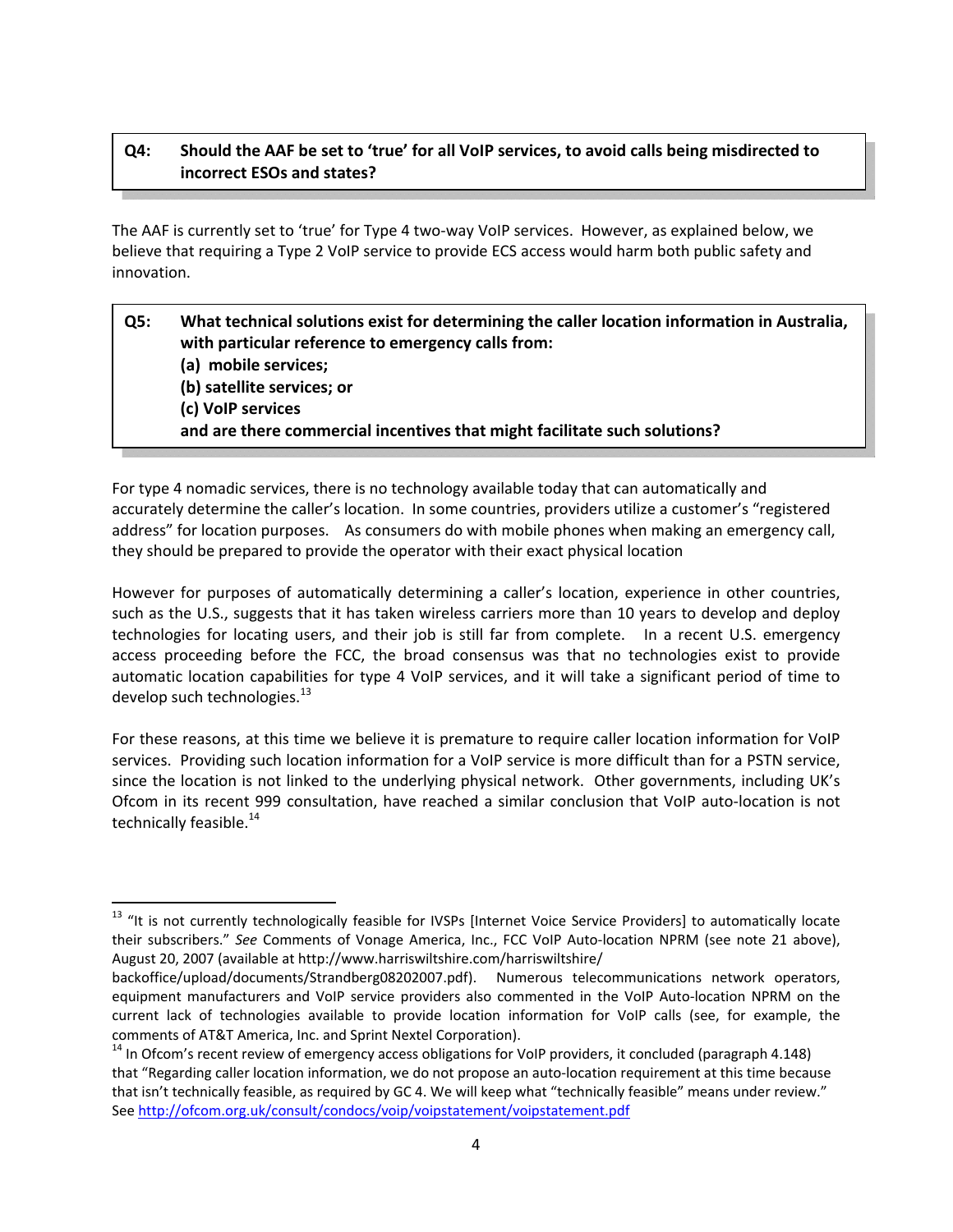Nonetheless, the industry is working collaboratively around the globe to help accelerate the development of locations solutions. Indeed, the VON Coalition's member companies are at the forefront of innovative technological solutions. They are working actively with standards bodies including ECRIT, IETF, in partnership with NENA, and in their own labs. Nonetheless, it is unreasonable and unnecessary to replicate the existing emergency arrangements of fixed network operators, which were designed specifically for legacy networks. Such a requirement would undermine the important progress that is currently taking place and potentially stall future solutions.

Instead, the solution lies in working to advance globally recognized solutions that will one day enable breakthrough new advances in public safety communications.

#### As OECD points out:<sup>15</sup>

*"Dealing with nomadic VoIP services in the context of emergency services is clearly more difficult in particular in obtaining caller location information. In the United States, the Department of Transportation launched the Next Generation 911 initiative to address the challenges posed by new technologies to circuits switched emergency systems. NG911 services should allow multimedia emergency calls (including, for example, emergency e–mail, instant messaging or SMS), to address the problem of nomadic and mobile IP features, and ensure a secure environment for emergency calls.*

*The Internet Engineering Task Force (IETF) Working Group on Emergency Context Resolution with Internet Technologies (ECRIT) is elaborating a new standard to allow direct routing from VoIP devices to the emergency call centre, using a globally compatible and consistent system. The standard should show how the availability of location data and call routing information would enable communication between a user and a relevant emergency response centre. With technological evolution, access to emergency services over IP in the future may become even more efficient in comparison to the current system, as it would be global in its scope, and could be easily accessible from anywhere on any kind of network or device.*

*In the future, with appropriate architecture development and technical standards, it seems that the public safety community will be able to take advantage of modern technology to increase the flexibility and functionality in existing emergency systems, at the same time maintaining and improving existing performance levels."*

The VON Coalition has been a the forefront of these efforts to advance these Next Generation Emergency Service Networks, through its landmark partnership with the National Emergency Number Association (which first outlined the NG911 framework)<sup>16</sup>, through its work with the Department of Transportation effort described by OECD above, and through its member company participation in the IETF work described above.

We would like to encourage ACMA to help chart a path to a next generation Emergency Access network that can better prepare consumers for the next emergency and enable a host of new life‐saving technologies. By harnessing the power of VoIP technology to transform the emergency service call

<sup>&</sup>lt;sup>15</sup> OECD Convergence and Next Generation Networks Ministerial Background report

<sup>(</sup>DSTI/ICCP/CISP(2007)2/FINAL, June 2008, page 40. At http://www.oecd.org/dataoecd/25/11/40761101.pdf<br><sup>16</sup> See for example release highlighting significant progress in VON-NENA partnership to accelerate emergency solution for VoIP. http://www.von.org/usr\_files/911%20release%2012-1-04.pdf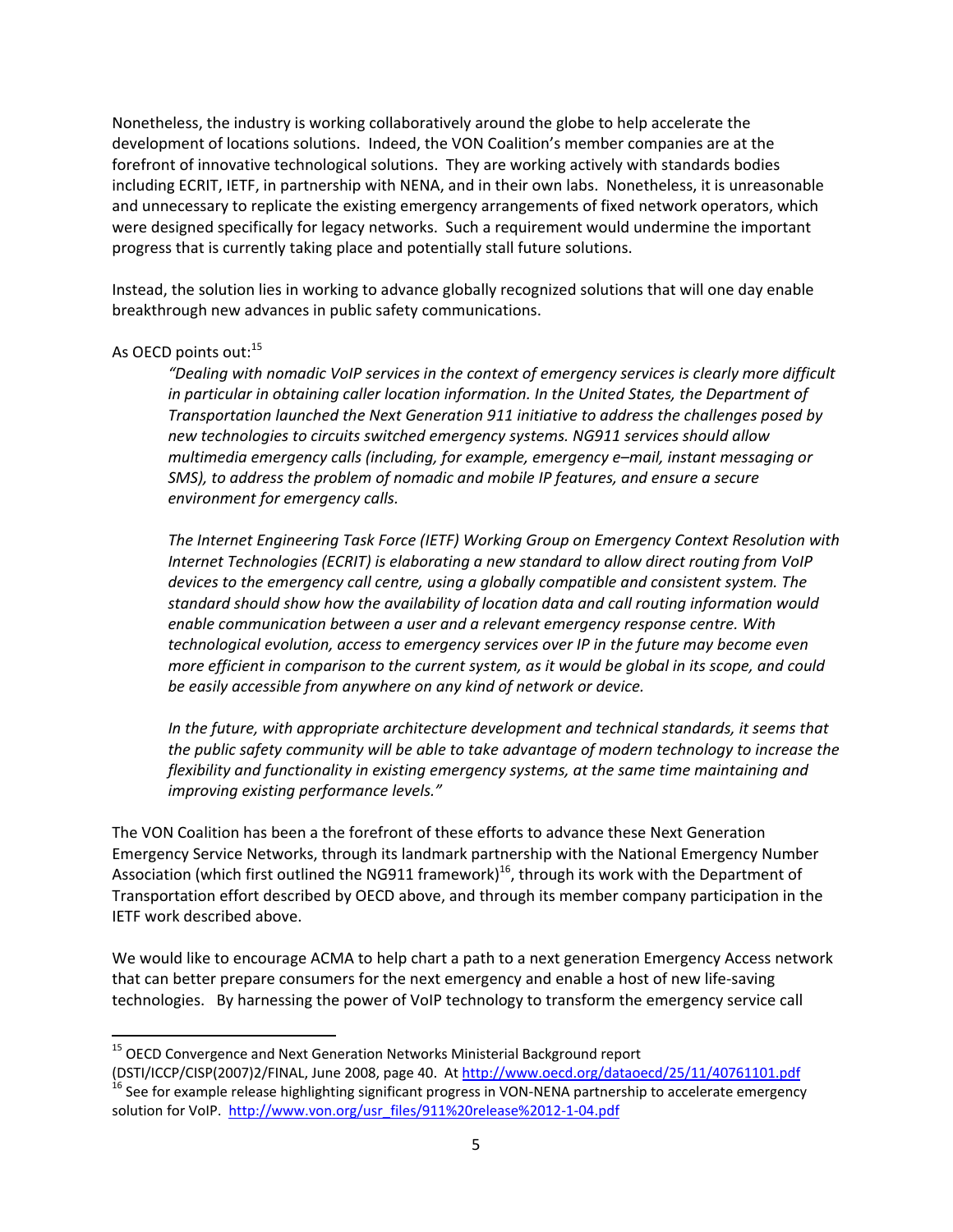centers themselves, ACMA can help unleash a host of breakthrough emergency advances never before possible. Other countries have begun advancing greater use of IP technologies in public safety networks.<sup>17</sup> Australia could likewise benefit from transitioning to survivable communications systems

For example, a next generation emergency communication network can literally help provide public safety with a better picture of what is going on. As was highlighted by dramatic photos from the London bombings<sup>18</sup> and the Virginia Tech shootings<sup>19</sup>, cell phone pictures from emergency scenes can be sent to friends, websites, blogs, facebook, and news organizations ‐‐ but generally not to emergency call centers. More and more cell phones in Australia are now including cameras with the phone – a potential life‐saving instrument. For example, after the recent South Asia tsunami, Australian Geoffrey Huntley was able to post photos from the scene of the emergency to Waveofdestruction.org to help in emergency response. Upgrading the Emergency communications network to an IP enabled emergency network can help enable these pictures to be sent directly to the emergency communications call center, giving 000 calltakers a better picture of what's happening at the scene.

#### **An IP Enabled next generation emergency network can also enable new kinds of life‐saving capabilities tomorrow:**

By putting VoIP at the heart of the Emergency Communication System, 000 calltakers can take advantage of VoIP's ability to converge voice with data and video. It means 000 calls might one day include:

 *Automatic language preferences.* By pre‐selecting a user's language preference, an emergency call could be automatically routed to a call taker that speaks the caller's native language. For the estimated 1 million Australians who cannot speak English<sup>20</sup>, such automatic routing can potentially save time and save lives.

*http://www.safecomprogram.gov/NR/rdonlyres/F5097180‐FD4C‐463A‐8050‐*

 $^{17}$  In the US, for example, policymakers are embarking on effort to move the entire 911 emergency network to a VoIP‐based network in order to achieve breakthrough advantages in emergency communications. See, for example, http://www.its.dot.gov/ng911/ and

http://www.vonplus.org/benefits/Benefits%20webpage/Emergency%20Communications.pdf, while the Department of Homeland Security is harnessing the unique capabilities of VoIP to foster interoperable and survivable communications. The Department of Homeland Security Roundtable on VoIP found that IP-based systems have several critical disaster‐recovery applications, including: radio system connections (*i.e.,* connect communications centre to a mountain top transmitter); radio system to radio system interface (*i.e.,* connecting two or more radio systems via a VoIP link); dispatch interface (*i.e.*, using VoIP to enable dispatchers to communicate with each other); bridging systems (*i.e.,* using VoIP to connect radio systems that do not support direct interconnection); system and subscriber unit interfaces (*i.e.,* communications from radio system to radios, PDAs, wireless laptops, or direct communications among such devices, in the event of infrastructure failure). *See* Department of Homeland Security, Office for Interoperability and Compatibility, Roundtable on Public Safety Interoperability and Voice Over Internet Protocol (2007) (*available at*

*F24489853ED7/0/2ndRoundtableonPublicSafetyInteroperabilityandVoIPmeetingreport.pdf*). Businesses are also transitioning to VoIP in order to provide continuity of communication in a disaster.<br><sup>18</sup> "Camera Phones Lend Immediacy to Images of Disaster," By Yuki Noguchi, Washington Post Staff Writer, Friday,

July 8, 2005<br><sup>19</sup> Lessons From Virginia Tech: A Disaster Alert System That Works, by Ryan Singel, Wired, 4‐18‐07, Next

generation emergency systems are aiming to bring better information and decision-making to disaster scenes. New York City's planned 9-1-1 system would allow callers to send in cell-phone pictures and videos.

http://www.wired.com/culture/education/news/2007/04/vtech\_disaster\_alerts 20 See http://www.justlanded.com/english/Australia/Tools/Just-Landed-Guide/Language/Language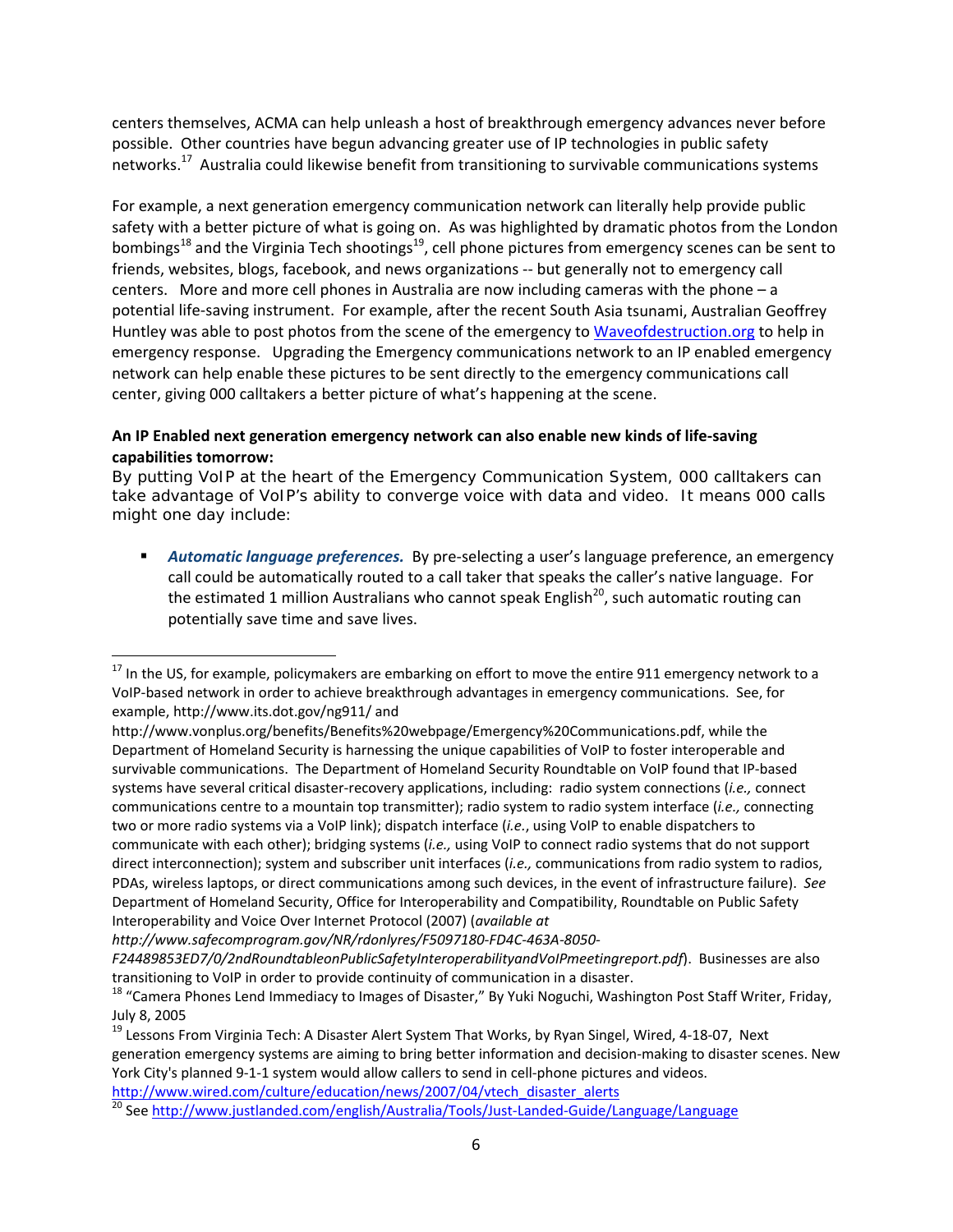- *Information on a caller's medical status.* If consumers choose to pre-enter vital medical information (e.g., whether an Alzheimer patient lives at the registered location; the heart medicine a subscriber uses), call takers and emergency responders could access critical information that could make the difference between life and death.
- *Maps and other location specific information*. Call takers could access floor plans of commercial buildings or notes about hazardous on‐site chemicals – data that could prove critical to emergency responders.
- *For people with disabilities.* Because VoIP protocols can integrate voice, data and video using the same protocols, they can deliver life‐saving advances to the disability community as well. For example, with an IP‐enabled emergency network, the deaf could use sign language to communicate with emergency call takers over a VoIP‐enabled video connection or text message call takers for help.

Because of these amazing new possibilities, there is now a growing consensus around the world on the shortcomings of the present emergency communication systems and the need for a new, more capable IP based system. Broad efforts are now underway to modernize the emergency calling networks using IP based communication technology – as the OECD correctly describes. When deployed, these IP based systems are helping reduce call response time<sup>21</sup>, save money, enable new location capabilities, and help countries become better prepared for disaster scenarios.

#### **Q8: What options are available in the short‐term to address these concerns?**

We would like to encourage ACMA to keep in mind the important public safety benefits that come from nomadic VoIP services. As OECD recommends when regulators consider emergency requirements for VoIP, they *"should always consider current technical constraints, and while measures should aim to guarantee the safety of users, they should not constitute an unfair burden for providers, and stifle the evolution and development of VoIP."* <sup>22</sup>

In fact, one of the key benefits of certain types of nomadic VoIP services is the ability to use the services over any network from any location utilizing features never before possible. For certain type 4 services, this allows users to plug their VoIP phone or terminal adapter into any available broadband connection in the world or to download a softphone when a hardphone is unavailable.

As a result, the advent of VoIP is ushering in a new era of more disaster‐proof communications systems. VoIP and other IP‐based communications services increasingly serve as the foundation of "survivable" networks that provide reliable and efficient connectivity in emergency situations even when key infrastructure has been disabled or destroyed.

<sup>&</sup>lt;sup>21</sup> In Washington, D.C. in the U.S. if you make an emergency call it is answered with VoIP. The system has enabled calls to be answered within five seconds, with most calls answered in less than one second (compared to a national average of about 10 seconds. The solution can also track incoming call trends and patterns.<br><sup>22</sup> OECD Convergence and Next Generation Networks Ministerial Background report

<sup>(</sup>DSTI/ICCP/CISP(2007)2/FINAL, June 2008, page 40. At http://www.oecd.org/dataoecd/25/11/40761101.pdf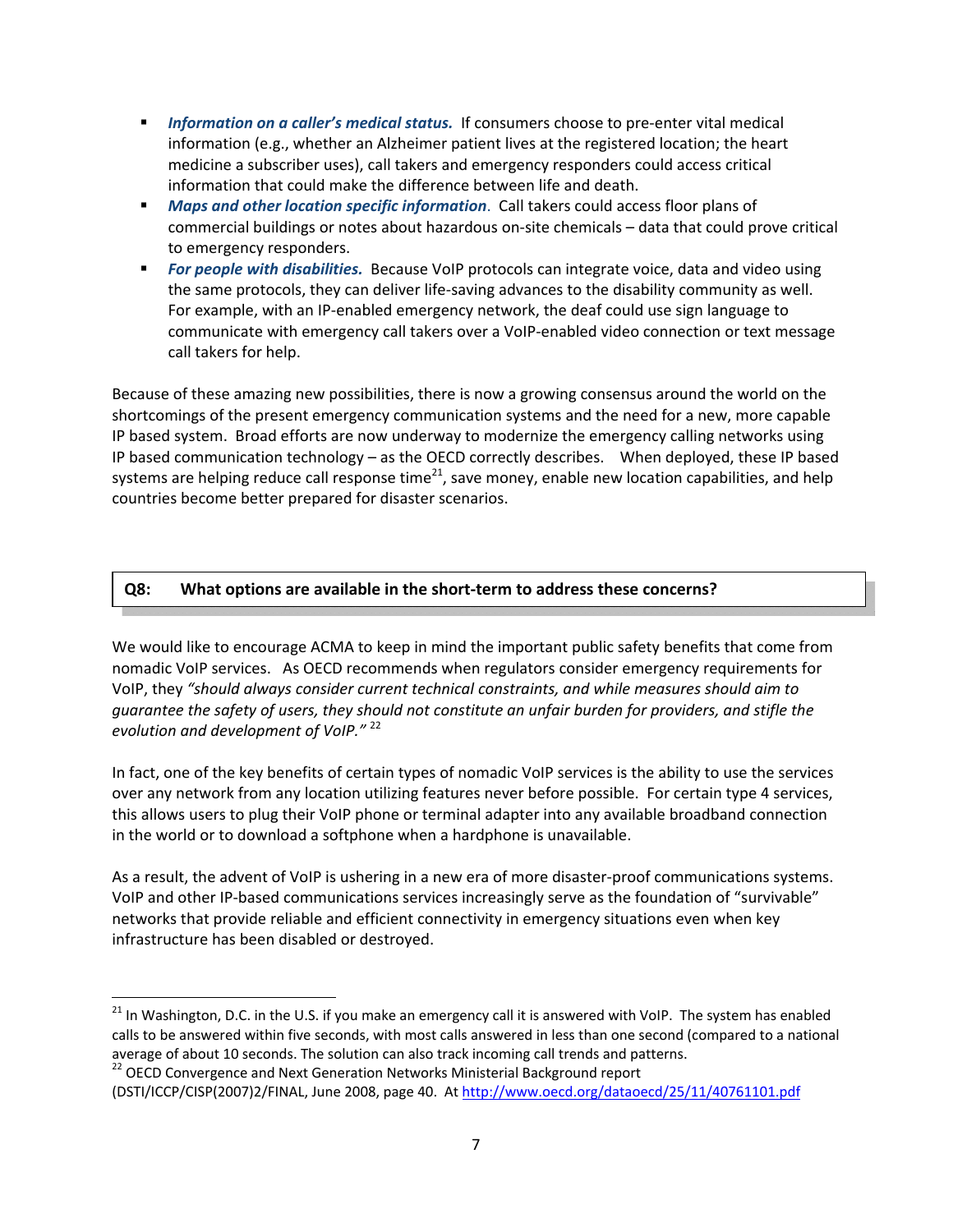Because VoIP operates over decentralized IP networks with redundant paths between any two points, VoIP service often mitigates the dire consequences that can otherwise result from single points of failure. VoIP communications have proven their resilience repeatedly in emergency situations.

Nomadic Type 4 services have played well‐documented roles in emergency situations. VoIP played a critical role in enabling emergency communication during and after the Katrina disaster in the U.S. $^{23}$ After the terrible bombings in London on 7th July 2005, many citizens found that the only means of communicating with friends and relatives was via VoIP, as mobile networks were overwhelmed by the number of calls being made. Likewise, in an assessment issued following the September 11th attacks, the National Academies concluded that the Internet had been far more reliable than other communications networks and that network operators turned to VoIP for communications when traditional networks failed.<sup>24</sup> When an earthquake devastated southern Peru in 2007, in some cases only Type 4 services we able to reach the outside world when cell phone and other networks failed.<sup>25</sup> VoIP is also used to link together people and networks for global emergency response networks like the SkyWarn Hurricane response network.<sup>26</sup>

Thus, when thinking about VoIP and emergency response, we encourage ACMA to not only think about traditional triple zero access, but also the public safety opportunities that VoIP creates. And in deciding how to regulate, we encourage ACMA to heed the OECD's advice in treading lightly so as to not inadvertently stifle new innovations that may have important emergency advantages.

# **4.1.4 INFORMATION TO CUSTOMERS ABOUT VOIP SERVICES**

  $^{23}$  For example, VoIP played a critical role in enabling emergency communication during the Katrina disaster. The unique mobility and decentralized aspects of VoIP were utilized by FEMA, the Red Cross, the army, hospitals, emergency responders, for telethon call centers, and utility workers restoring service. Even in the eye of the storm, after the category 5 hurricane disabled completely the New Orleans city government's telephone network and all other communications systems, the New Orleans Mayor was able to utilize a nomadic Type 4 VoIP phone to call to the President of the United States and to coordinate the efforts of state and local authorities. The Mayor's staff was able to deploy interconnected VoIP "virtually" by downloading software to several laptops and establishing several VoIP accounts. For five critical days following the storm, this interconnected VoIP connection provided the Mayor's only reliable outside contact. *See* Christopher Rhoads, Cut Off: At Center of Crisis, City Officials Faced Struggle to Keep in Touch, WALL STREET JOURNAL (Sept. 9, 2005) (*available at http://www.von.org/usr\_files/Katrina%20‐%20WSJ%20‐‐*

*<sup>%20</sup>Cut%20off%20Mayors%20office%20uses%20VoIP%209‐9‐05.pdf*).

<sup>24</sup> *See* National Academies, Computer Science and Telecommunications Board, *The Internet Under Crisis Conditions: Learning from September 11* (2003) ("As a whole, the attacks affected Internet services very little compared with other telecommunications systems. Telephone service was disrupted in parts of lower Manhattan, and cell‐phone service suffered more widespread congestion problems. Nearly one-third of Americans had trouble placing a phone call on the day of the attacks. The Internet, however, experienced only a small loss of overall connectivity and data loss, the report says. With phone service impaired, some individuals used instant messages on their wireless handheld devices and cellular phones to communicate instead. Websites were created to distribute lists of missing persons and other information to help people try to locate loved ones.").

<sup>&</sup>lt;sup>25</sup> CNN reported that when cell phone and other telephone networks failed, that the only communication tool available immediately after the earthquake was a Vonage VoIP service that was imported from Miami. http://media.vmsnews.com/MonitoringReports/081607/776530/T001138604/<br><sup>26</sup> See http://www.voipwx.net/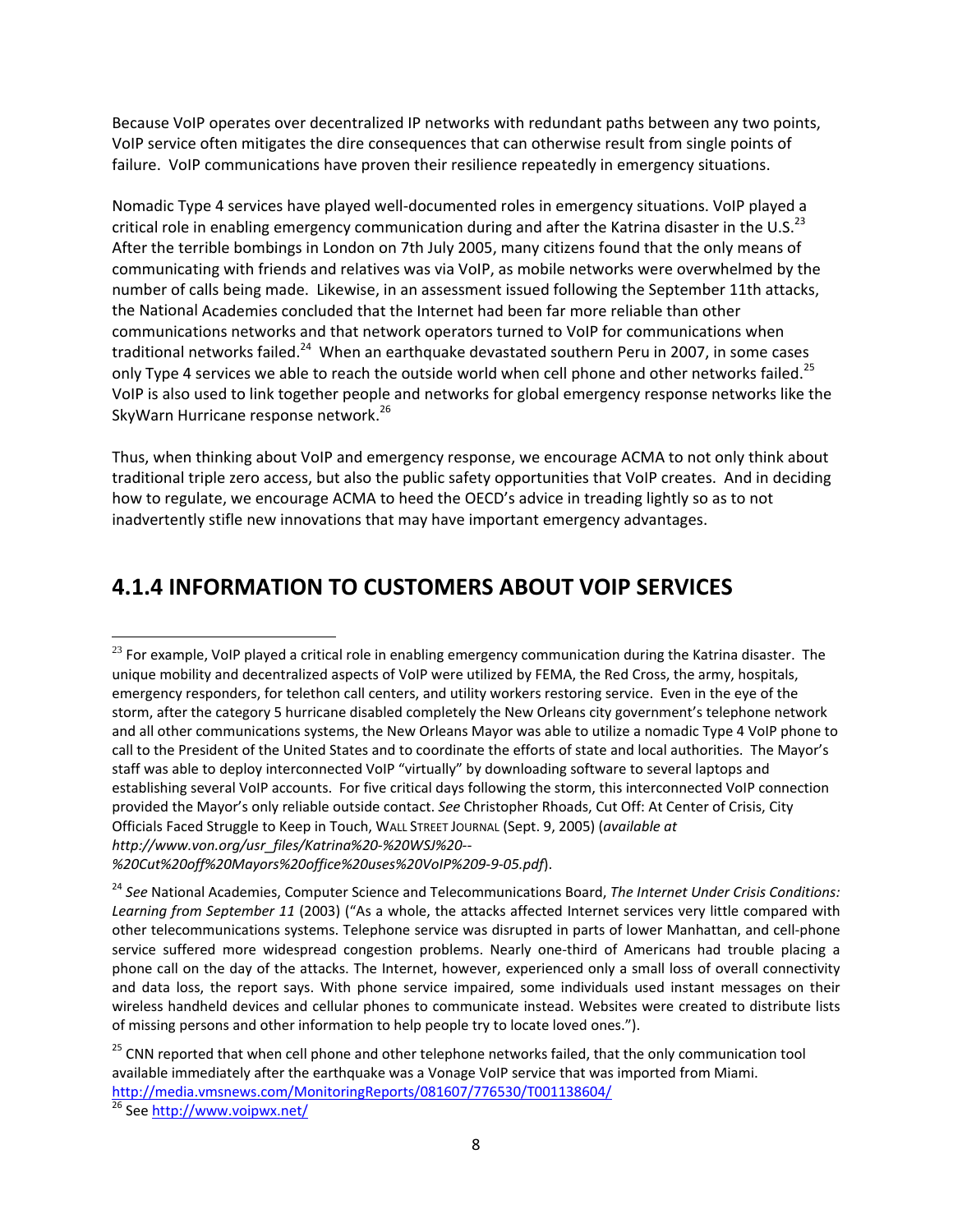## **Q15: Is the obligation that VSPs provide clear, unambiguous customer information about VoIP access to the emergency call service sufficient? If so, what should be the nature and the extent of that obligation?**

We generally agree with statements from ACMA chairman Chris Chapman that there needs to be greater consumer awareness around VoIP services and their emergency access capabilities. We also believe there is a lot of great progress being made. For example, the Communications Alliance has released guides for both consumers and VoIP providers outlining what consumers should know about emergency access as it relates to their service and what VoIP providers should do.<sup>27</sup> The Consumer Alliance booklet "*What you should tell your customers about their Internet telephony/VoIP service"* includes advice on the availability of emergency services and location information. We agree with ACMA (page 31) that if the Consumer Alliance handbook is "used by VoIP providers, this would go some way to meeting the customer disclosure requirements about the characteristics of VoIP services, including access to emergency call services." Type 4 and Type 2 services have made consumer education a paramount priority.

# **4.1.6 TYPE 2 VOIP OUT SERVICES**

**Q17: Should Type 2 VoIP Out services be required to provide access to the ECS? If so: (a) are there any technical issues impeding the requirement that Type 2 VoIP Out services provide access to the ECS? If so, what solutions exist and how can they be implemented?; (b) how should these obligations best be expressed in the ECS Determination; and (c) are there any other strategies (regulatory or non‐regulatory) for responding to concerns about such services (e.g. provision of information to end‐users) that should be considered as alternatives to mandating such ECS access?**

We agree with ACMA's existing approach whereby Type 2 VoIP outbound services are not required to provide access to the emergency call service and do not constitute Substitute Telephone Service.

It's important for consumers to understand that computer games, software, blogs, avatars, instant messenger and video communication software, web sites, and other Internet services – whether they include voice that touches the PSTN or not – cannot provide 000 access in an emergency and should not be relied upon in an emergency as a substitute for a traditional telephone service. ACMA should not create any new expectations that these non‐traditional communication tools are a replacement for a traditional phone service and can be relied upon for emergency access.

We are particularly concerned about any proposal to reverse ACMA's current regime to mandate 000 access for so‐called 'type 2' or 'VoIP Out' services, which will impose significant regulatory burdens on a

<sup>&</sup>lt;sup>27</sup> http://www.commsalliance.com.au/ data/page/13230/VoiceOverIP Customer Info 280806.pdf and http://www.commsalliance.com.au/\_\_data/page/13230/VoiceOverIP\_Emergency\_Services.pdf The *Access to Emergency Services for users of VoIP and Internet Telephony Fact Sheet* spells out a set of procedures for VoIP providers that if followed will assist emergency services locate the source of an incoming VoIP call.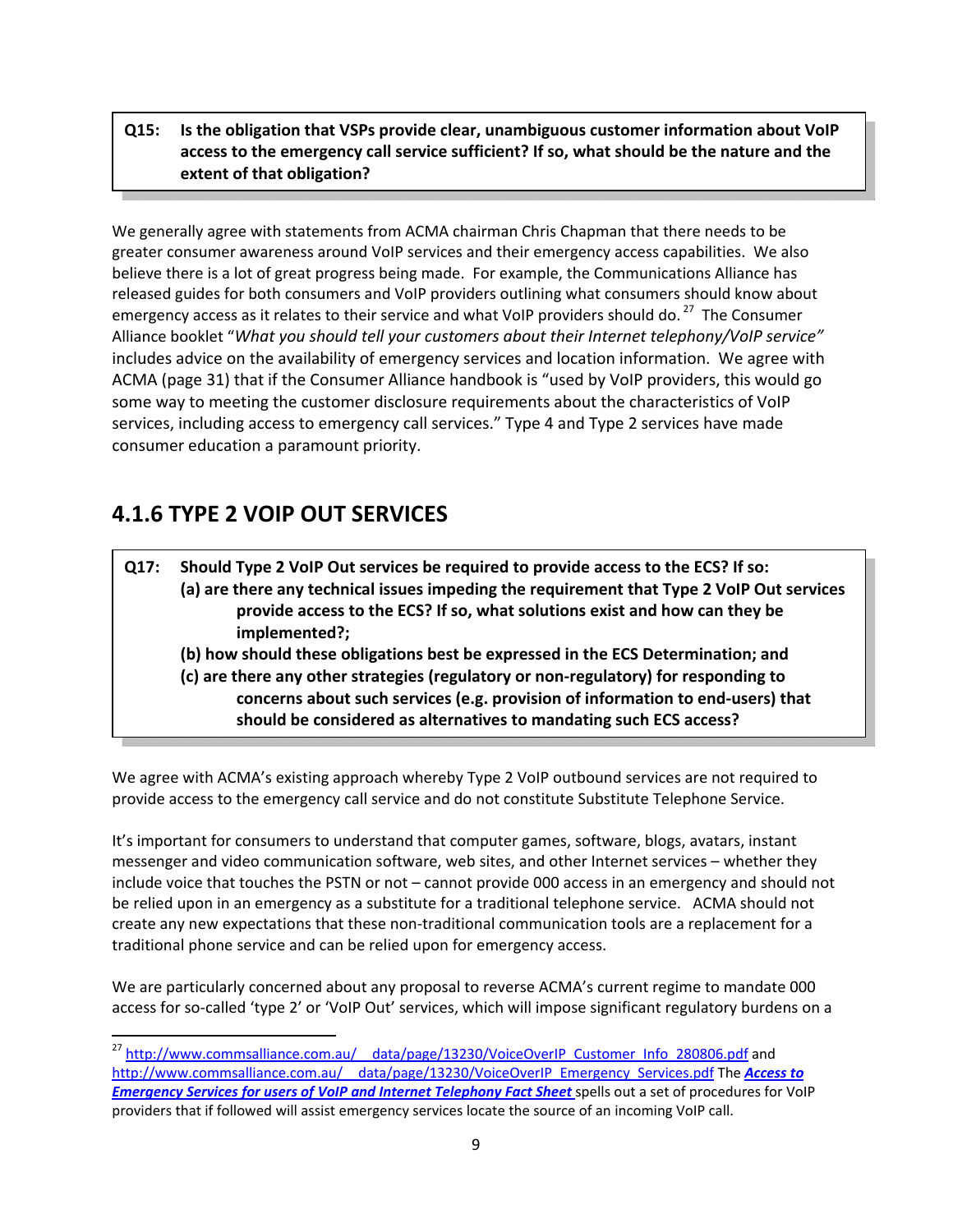broad range of VoIP offerings that are not substitutes for traditional PSTN‐based services and create new consumer confusion in the process. Such a proposal is premature, could harm public safety, stifle innovation, stall competition, and limit access to innovative and evolving communication options where there is no expectation of placing a 000 call. Such an abrupt reversal of ACMA's existing VoIP 000 access policy has the potential for vast unintended consequences that could put Australian consumers and businesses at a strategic and competitive disadvantage at a crucial phase in the introduction of advanced broadband services.

#### *Type 2 VoIP services are not substitute telephone services*

ACMA suggests (in section 3.3) that "the users of VoIP services that allow calls to traditional fixed‐ line or mobile phone services expect to be able to call the ECS on Triple Zero." The consultation paper also suggests (in paragraph 4.1.6) that "Type 2 VoIP Out services … are becoming more similar to PSTN services, increasing the risk of confusion." While this is true that type 4 VoIP services which are often marketed as replacements for fixed line service and may be similar to PSTN services in some respects, this is definitely not true of type 2 services. Indeed by ACMA's definition, type 2 services only make outbound calls to the PSTN, and cannot receive incoming calls from the PSTN and thus cannot substitute for traditional phone services. Such services are hardly likely to be an STS service if other fixed line or mobile services cannot call you. We have found no evidence that supports a conclusion that Australians are replacing their home phones with services that cannot receive calls.

There are a number of key reasons why type 2 services are not viewed by users as substitutes for wireline services:

- **Marketing and Customer Perception**: Type 2 VoIP services are not intended or typically marketed (nor generally viewed by the public) as a substitute for wireline service. Moreover, users generally do not terminate their fixed line and wireless telephone service when they sign‐up for and use free VoIP services.
- **They look different**: Type 2 services are often free services, often PC‐based using a software interface, microphone, and the PC's speakers.
- **They work differently**: Users expect lower call quality and lack of reliability ‐‐ *e.g*., if the underlying broadband connection or power goes out – from such free VoIP services.

With due respect, ACMA is fundamentally incorrect in suggesting (in paragraph 4.1.6) that "Type 2 VoIP Out services … are becoming more similar to PSTN services, increasing the risk of confusion." We would like to take this opportunity to describe a few of the vast array of innovative and beneficial type 2 services now becoming available to consumers – and which could be adversely impacted by new regulatory obligations. These often free type 2 communications tools, while not a telephone replacement service, are transforming the way people are communicating nonetheless – specifically because they do things that STS services cannot, do not, and will not. These services are innovative, but are not substitute or create an expectation of reaching triple zero. They are:

• **Providing a 24/7 lifeline for new mothers by clicking on a web site**<sup>28</sup> ‐‐ yet consumers are not confused about whether a baby food web site can reach 000.

<sup>&</sup>lt;sup>28</sup> The Gerber baby food web site, for example, includes an innovative help line for new mothers. If a new mother has an urgent question at 3a.m. about feeding their new born or warming a bottle, they can today click on the web site using a click-to-dial one-way VoIP service that immediately connects the parent to an infant care specialist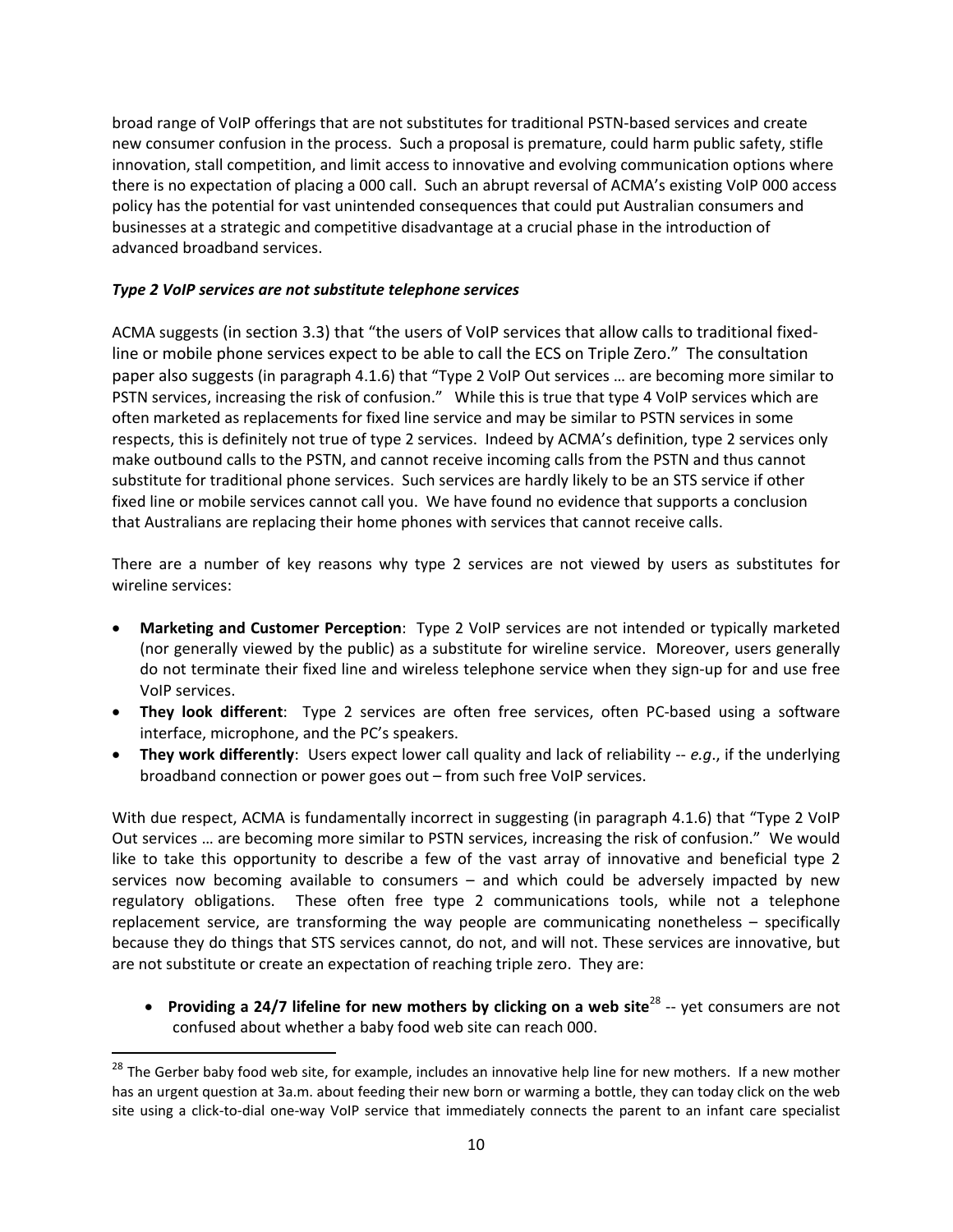- **Delivering a powerful new tool for people with disabilities to communicate**<sup>29</sup> ‐‐ yet consumers are not confused about whether a text based desktop software widget can reach 000.
- **Giving voice to online games**<sup>30</sup> ‐‐ yet consumers are not confused about whether their video games can reach 000. (In fact, connecting children's video games to 000 may deluge the emergency response system with unknowing prank calls from young children anytime aliens visit the planet, or someone is evaporated by a laser ray gun in a game – further taxing the emergency network and delaying a potentially life-saving real emergency call.)
- **Converging voice and TV in new ways**<sup>31</sup> ‐‐ yet consumers are not confused about whether their TV remote control can reach 000.
- **Adding voice to social networks and blogs**<sup>32</sup> ‐‐ yet consumers are not confused about whether their online blog can reach 000 in an emrgency.
- **Allowing a classified ad seller to connect by phone with potential buyers without giving out their personal phone numbers and protecting their privacy**<sup>33</sup> ‐‐ yet consumers don't have an expectation that their online classified ad can reach 000.

<sup>&</sup>lt;u> Andrewski politika (za obrazu pod predsjednika u predsjednika u predsjednika u predsjednika (za obrazu pod p</u> 24/7. It is one of many new and exciting click‐to‐dial services. (*See* https://www.gerber.com/contactus ). Yet consumers do not have an expectation that a web site can reach 000.

<sup>&</sup>lt;sup>29</sup> Call Notify is a powerful new tool for people with disabilities. This VoIP-based software desktop widget allows a person with a speaking or hearing disability to type text and have it delivered as a computerized voice message to someone's telephone. The application is a one-way VoIP service that uses a text-to-speech synthesizer to generate a voice message and call the designated number. (*See*: http://wiki.cdyne.com/index.php/Phone\_Notify ). Yet consumers do not have an expectation that a desktop software widget can reach 000.<br><sup>30</sup> VoIP is now giving voice to a variety of online and console games. For example, one technology popular in the

online world, Second Life, allows virtual avatars to place a call to real world telephones. Such a technology enables real world people to address virtual gatherings, and encourages greater collaboration and conversation. VoIP technology by Vivox integrates gameplay, social interaction, instant messaging, and voice to millions of gaming subscribers. (*See*: http://www.vivox.com/ ). Yet consumers do not have an expectation that their video games can reach 000.<br><sup>31</sup> TVCallME is converging voice and TV in new ways. Zodiac's TVLocalSearch integrates TV with VoIP and allows a

user to click on the TVCallME button on their remote to speak to the local business. Zodiac's TVCallME service calls the viewer first and then the business, instantly connecting them through VoIP technology. (see: http://zodiac.tv/

<sup>)</sup> Yet consumers do not have an expectation that their TV remote control could reach 000.<br><sup>32</sup> Jaxtr is one of several services that is bringing voice to social networks and blogs. Jaxtr offers a free service that lets users link their phones with their online network to hear from callers worldwide while keeping their existing phone numbers private. (*See*: www.jaxtr.com). Yet consumers do not have an expectation that they can reach 000 from an online blog.<br><sup>33</sup> New VoIP services also allow users to connect by phone without giving out their personal phone numbers – for

example when selling something in an online classified service. A variety of innovative services now allow users to talk without sharing their real telephone number. Craigsnumber, for example, provides consumers with a way to sell services online using a temporary, auto-expiring phone number that can forward to the number of their choice in order to protect privacy and user anonymity. The service provides users with a free temporary phone number that will forward to a number of their choice for an hour, a day, a week or a month before expiring. (*See* http://craigsnumber.com ). Yet consumers do not have an expectation that their classified ad can reach 000.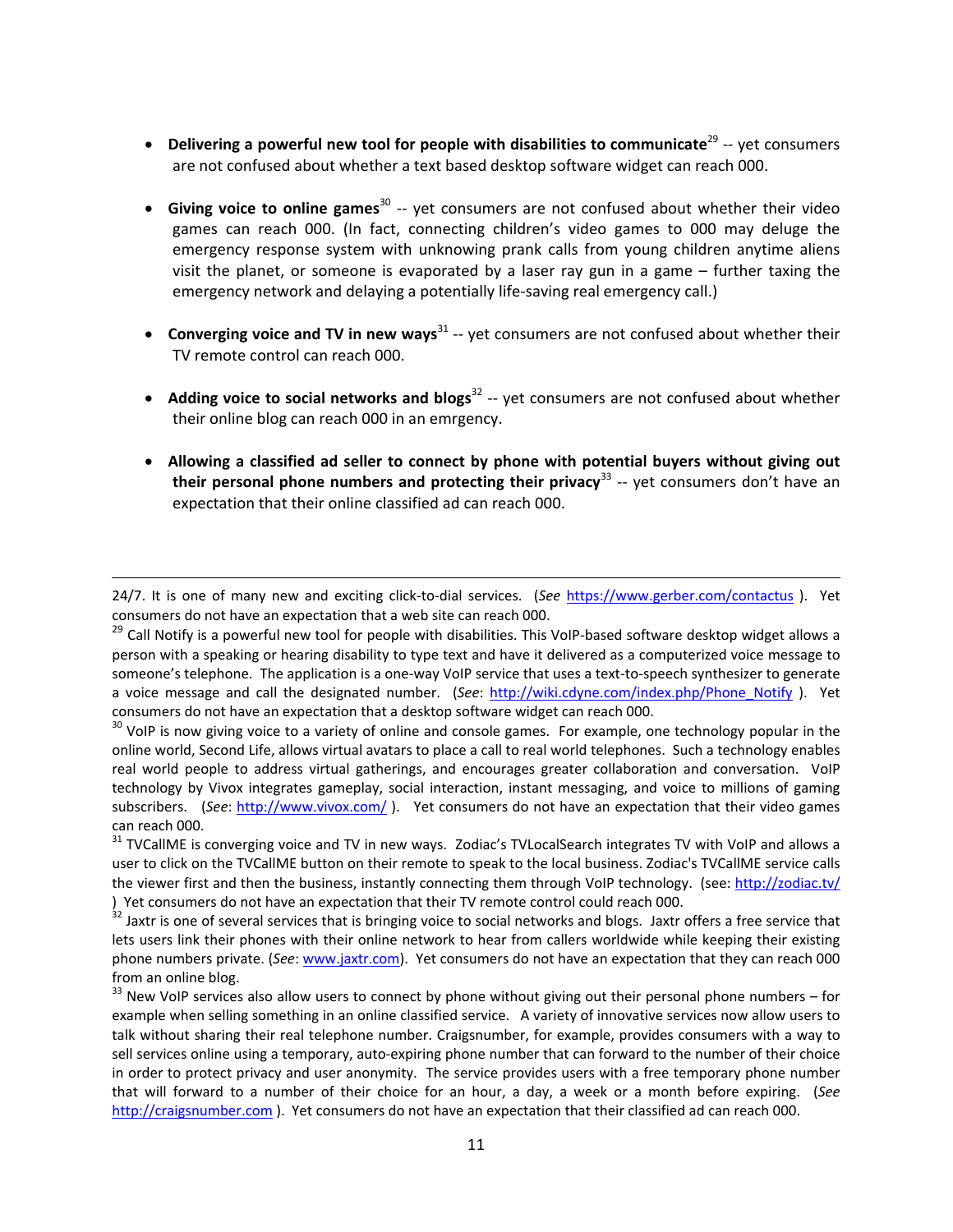- **Integrating voice into web pages, online directories, and online maps**<sup>34</sup> ‐‐ yet consumers do not expect to use an online map to reach 000.
- **Integrating voice into instant messaging and presence technology**<sup>35</sup> yet consumers do not have expectations that a software IM application can reach 000.
- **Bringing anonymous voice calling to Internet dating services**<sup>36</sup> yet consumers are not confused about whether they can turn to their online dating service to reach 000.
- **Giving voice to online avatars, animals, and cartoons**<sup>37</sup> yet consumers do not expect to use an animated talking kangaroo or koala bear on a web site to reach 000.
- **Allowing websites to have voicemail**<sup>38</sup> which can in turn leave a voicemail in a PSTN service ‐‐ yet consumers do not have an expectation that by leaving a voicemail, they could reach 000.
- **Enabling wake up calls and reminders at some future time and date**<sup>39</sup> yet consumers would not expect to be able to schedule a 000 emergency call at some point in the future or to use text for the message.

<sup>&</sup>lt;sup>34</sup> Innovative new services allow voice to be integrated directly into web sites. Some of the most exciting applications including online mapping and yellow page services that allow web surfers to find and communicate with local businesses. (*See* www.live.com ) Yet consumers do not expect to go to an online map to reach 000.

<sup>&</sup>lt;sup>35</sup> Today instant messaging applications and services are integrating voice video and data to transform the way people communicate and create a whole new dimension to the idea of "conversation." Exciting technologies from Google, Microsoft, Skype, Yahoo! and others are keeping far‐flung families connected, and integrating text, voice, video, data, and even hardware in ways previously not possible. They are enabling kids to learn the piano or a foreign language from experts around the globe, a mother to watch over their children remotely at day care, and people to converse with others around the globe – helping bridge cultures and communities around the globe. Most provide chat rooms, free video conferencing, some allow software ad-ins that allow collaborative game playing, creation of avatars, real‐time translation from one language to another, white boards, collaboration meeting tools, software lie‐detectors to detect stress levels, sound effect generators, integration with web browsers for click‐to‐call services, and the ability to share files online. Yet consumers do not have expectations that a software download can reach 000.<br><sup>36</sup> New services now allow users to take their online community to your phone. Jangl, for example, allows people

to communicate, without exchanging telephone numbers. Jangle has teamed with online dating site Match.com to provide user anonymity called matchTalk. The computer‐based VoIP technology allows each person to talk to each other without fear of giving away their real phone number. (See http://www.jangl.com/) Yet consumers do not have an expectation of using their dating service for reaching 000.<br><sup>37</sup> There are a variety of type 2 VoIP services used to record a voice for an online avatar. Voki, for example, enables

users to express themselves on the web in their own voice using a talking character. You can customize your Voki to look like you or take on the identity of lots of other types of characters… animals, monsters, anime etc. Your Voki can speak with your own voice which is added using either a microphone, it can make an IP to PSTN call to your phone, you can make a PSTN to IP call to record your voice, or even use a text to speech converter to create the voice. Yet consumers do not expect that a talking koala bear of kangaroo is a substitute telephone service or could be used to reach 000. http://www.voki.com/<br><sup>38</sup> Consumers can now use Type 2 VoIP services to add voicemail for websites. TringMe, for example, enables a

web user to use their microphone to leave a voice mail message on a web site. After leaving a voice mail message, the web site dials a PSTN number for someone associated with the web site and delivers the message as a recording. http://www.tringme.com/ Yet consumers do not have an expectation that by leaving a voicemail, they could reach 000.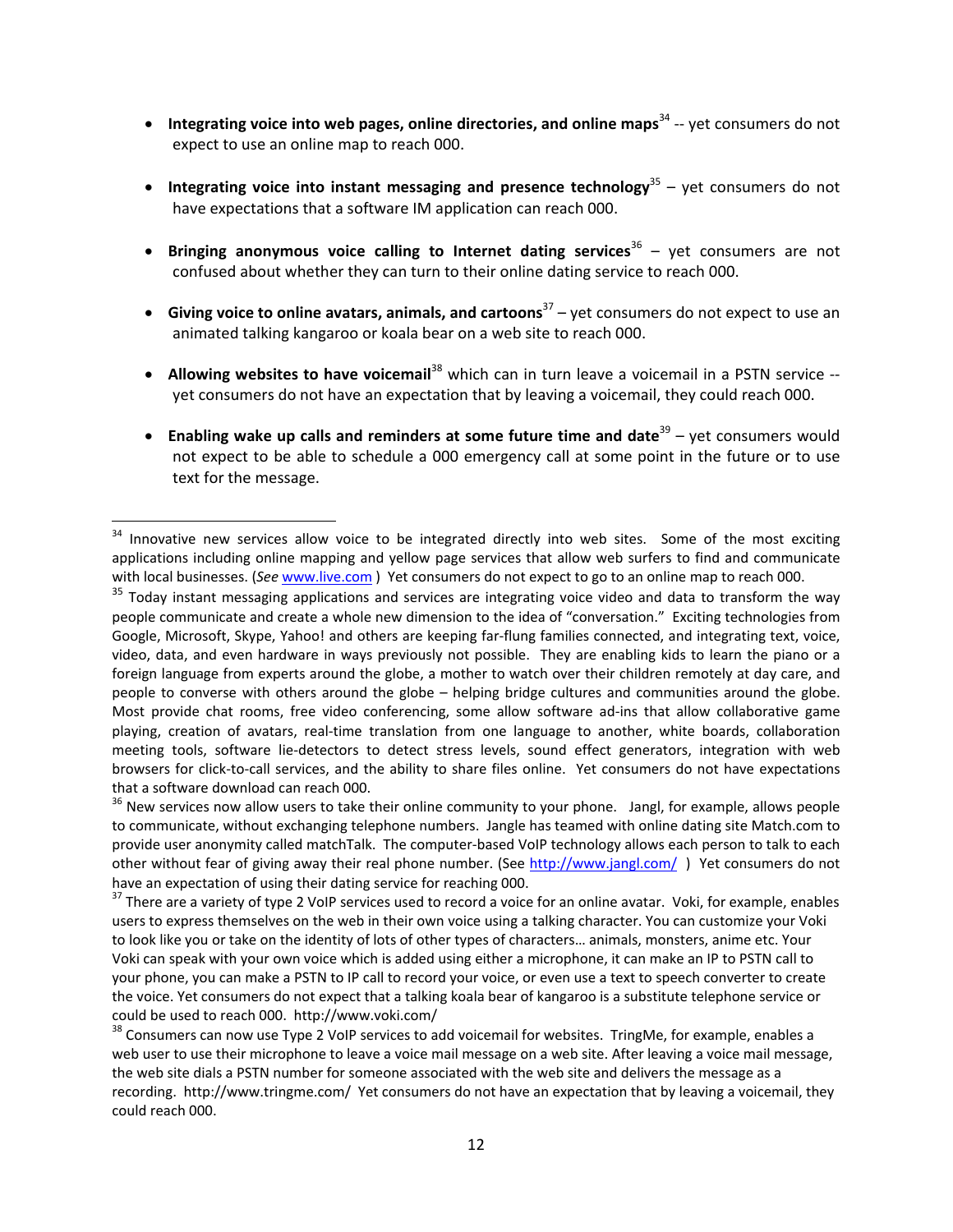• **Linking documents and e‐mail with the PSTN**<sup>40</sup> – yet consumers do not have an expectation that by clicking on their e‐mail they can reach 000.

Even this very document allows readers to click on a link and connect to the PSTN using a type 2 VoIP service as we have provided in this footnote<sup>41</sup>. Yet we do not believe that consumers have an expectation that this ACMA filing is a Substitute Telephone Service or should be able to access 000 by clicking on a link in a footnote.

Although ACMA suggests (in section 3.2) that "Type 2 and Type 4 VoIP services would be capable of accessing the ECS numbers when appropriately configured." This is not true in all cases. For example, if you visit the VON Coalition's compilation of live examples of 15 different innovative and beneficial Type 2 services at: http://www.vonplus.org/IP-TO-PSTN.htm, it becomes apparent that none of them are Substitute Telephone Services, or would enable a live two-way voice conversation if they could technically reach an emergency call center – even though these VoIP enabled services have VoIP‐out capability.

These innovative and often free web and software based services are transforming the way we communicate. Type 2 VoIP services and applications are integrating voice into a wide variety of different applications and services – from voice blogs, to instant messaging, and video games. There are now more than 2 dozen VoIP applications in Facebook alone – most of which connect to the PSTN in one way or another. These are not Substitute Telephone Services, but represent a whole new frontier in communications. VoIP is allowing people to communicate in entirely new ways – connecting friends together on MySpace, giving voice to blogs, transforming video games, enabling political satire, integrating voice and video into instant messaging, enabling people with disabilities to access a host of new accessibility tools not previously possible, allowing one telephone number to reach all your phones, enabling new privacy communication tools, ushering in a new era of voice recognition based information retrieval tools, and integrating click to dial functionality into mapping and other web sites.

There is a very real chance that premature application of emergency services obligations to Type 2 VoIP services could harm public safety, stifle innovation, stall competition, and limit access to innovative and evolving communication options where there is no expectation of placing a 000 call. Such an abrupt reversal of ACMA's existing VoIP 000 access policy has the potential for vast unintended consequences that could put Australian consumers and businesses at a strategic and competitive disadvantage at a crucial phase in the introduction of advanced broadband services.

<sup>&</sup>lt;sup>39</sup> Consumers can use Type 2 VoIP services to send a voice telegram or wake up call. For example, phoneBugger or Mindgram are a telegram reminder service that allows you to send a voice message to telephone number at a scheduled time. Type in the text of what you want it to say and use it to remind yourself or others of an important appointment, deliver a special message, or simply to make your own phone ring at a specific time. There are many ways to use this service. Just imagine the possibilities! http://www.mindgram.com/ or

http://www.phonebugger.com/ But a consumer would not expect to be able to schedule a 000 emergency call

at some point in the future.<br><sup>40</sup> New VoIP services allow phone connectivity to be embedded into an HTML hyperlink in any email, web page, word document, or any other document which accepts an HTML hyperlink. (*See* www.click4me.net, www.estara.com ) Yet consumers do not have an expectation that by clicking on their e-mail they can reach 000.<br><sup>41</sup> Click here to call the VON Coalition via a VoIP connection that connects to the PSTN, or paste this url in

browser: http://phone‐me‐now.com/7032372357 then type in your phone number and you will be connected to the VON Coalition's executive director.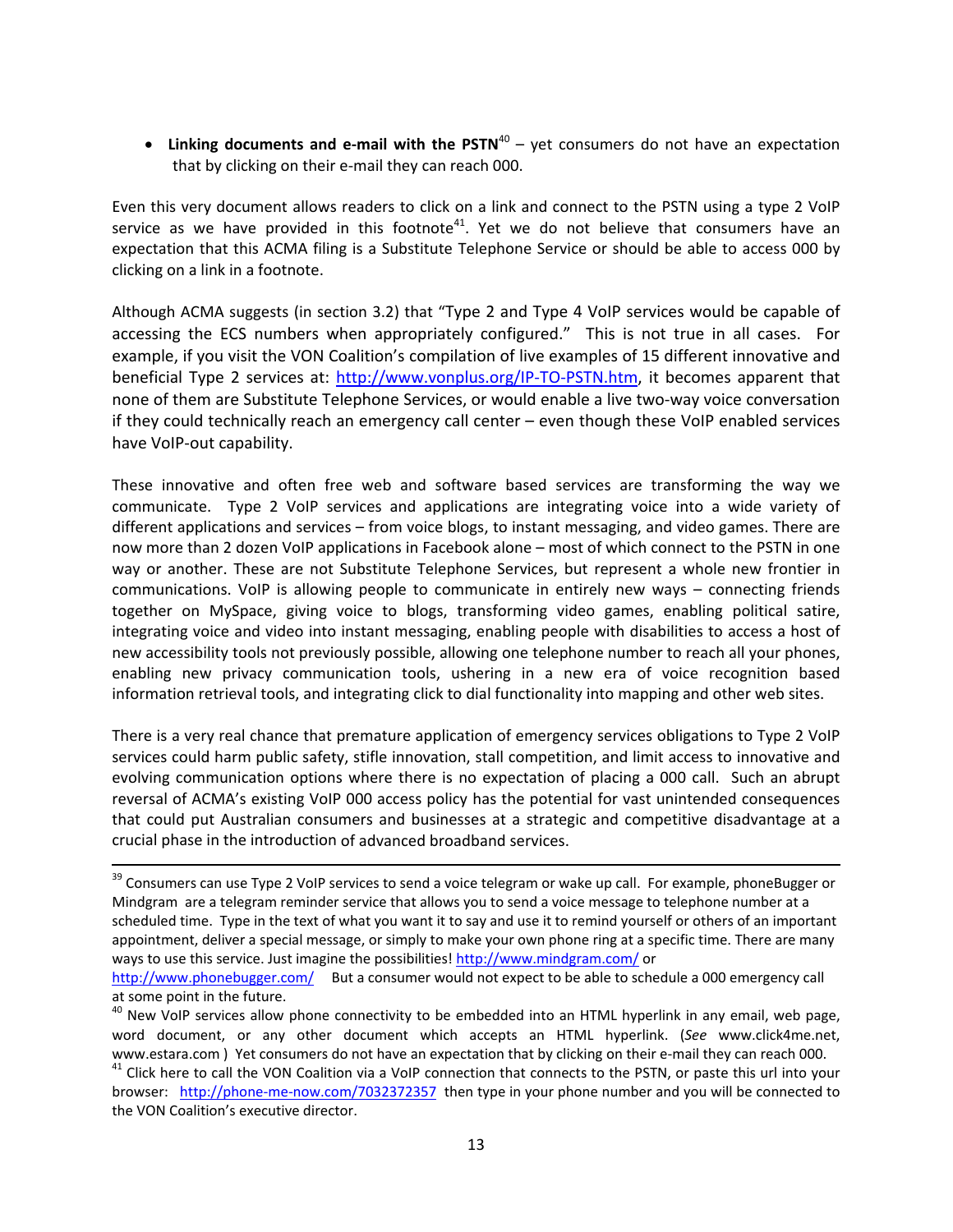In the same way that early PCs mimicked typewriters in looks, so too have some early type 4 VoIP services initially replicated many features of traditional fixed line services in order to gain consumer acceptance. However, as VoIP matures, services are becoming even more distinct from PSTN services rather than similar. VoIP services are often harnessing the power and potential of the Internet to do things never before possible with fixed line services. They are becoming increasingly dissimilar to the PSTN. The number and types of VoIP services available to people are exploding. Of the major trends in VoIP overall, all of them involve VoIP services becoming increasingly different rather than resembling PSTN services.<sup>42</sup> And if type 4 VoIP services represent an increasingly diverse garden of various types of features and services, type 2 services represent a tropical rainforest full of diverse and varied species (as discussed below). Thus, consumers do not necessarily confuse these new VoIP features with traditional STS‐like services.

The ECS Determination made under subsection 147(1) of the TCPSS Act does not cover CSPs that only offer services which are unlikely to be used for emergency calls, such as long‐distance or international services. We believe that Type 2 services similarly are unlikely to be used for emergency calls, and rather than being a substitute telephone services, may likewise in many cases be used instead only for long distance and international calling.

#### **Experience from around the globe.**

In general, countries that have imposed emergency obligations on type 4 VoIP services, have also decided not to apply emergency access obligations on type 2 services ‐‐ for example in Canada, the United States, and elsewhere. However, the data contained in data A1 of the consultation suggesting some countries have applied obligations to Type 2 services) is based on a survey by Ofcom of emergency access obligations for type 2 services that is inaccurate, misleading, and incomplete. It should not be relied upon for decision‐making purposes. The Coalitions have pointed out these shortcomings directly to Ofcom. It is misleading because Ofcom has taken its own self-created service category and then asked foreign NRAs to interpret their own regulations to see how/where it fits in. As such, it is an artificial exercise. In addition, we understand that, contrary to what has been included in the chart, the German regulator, for example, has not yet decided between the option to impose emergency call obligations to any type of VoIP providers on one side, or to impose such obligations only on those VoIP providers who offer a substitute for traditional telephony services. In any event, the results of Ofcom's poll show a mixed picture at best and in fact show only limited support for the imposition of emergency calling obligations on type 2 VoIP services.

We believe OECD has painted a more accurate picture. OECD argues that<sup>43</sup>, "[t]aking into account *technical difficulties, regulators are often allowing providers a more or less extended timeframe to implement provisions, and limit among the scope of the legislation to those services/applications which are most likely to engender confusion in users (mostly services that are viewed as a replacement for PSTN services).*"

<sup>42</sup> *See*, for example, analyst Rich Tehrani's list of top VoIP trends – all of which make VoIP even more substantially different than traditional phones, and none of which supports Ofcom's conclusion that "VoIP services and technology are becoming increasingly similar to PSTN services, increasing the risk of confusion," see http://blog.tmcnet.com/blog/rich-tehrani/itexpo/top-voip-investmentstrends.html.<br><sup>43</sup> OECD Convergence and Next Generation Networks Ministerial Background report

<sup>(</sup>DSTI/ICCP/CISP(2007)2/FINAL, June 2008, page 39. At http://www.oecd.org/dataoecd/25/11/40761101.pdf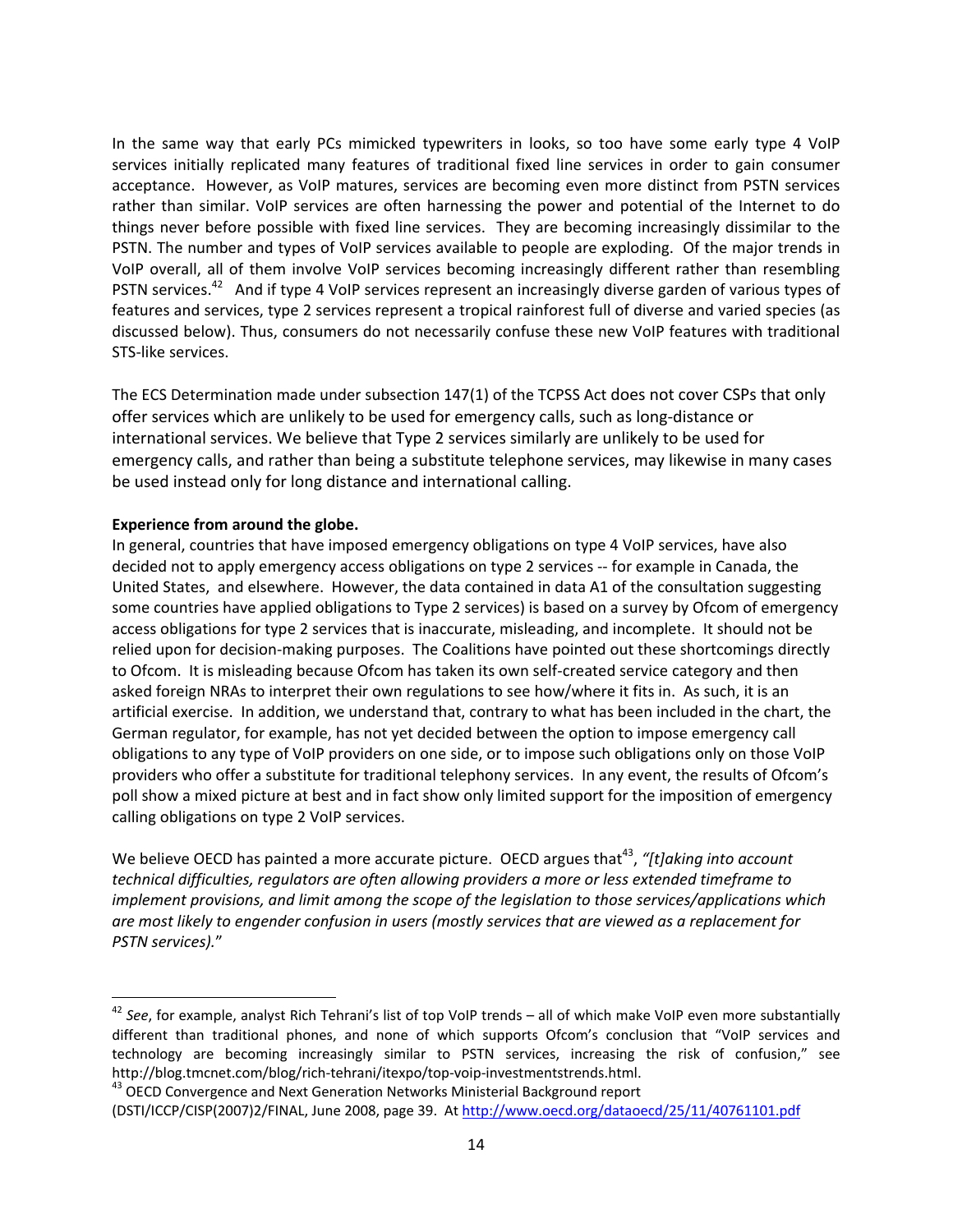Not every form of the innovative Type 2 VoIP services that we have described here are yet available to Australian consumers and businesses. Applying new and burdensome regulatory obligations to these often global services won't speed their deployment and adoption in Australia. To the contrary, it could further delay their availability and the benefits that they can deliver. For example, in the U.S. where the FCC has left Type 2 VoiP services as unregulated, new and innovative services are bringing almost explosive new opportunity. In fact, VoIP in the U.S. is now projected to be the number one job creator of any industry in the country.<sup>44</sup>

Therefore for Australians to realize similar opportunity, the VON Coalition strongly encourages ACMA to maintain its current regime whereby it has not applied ECS obligations on Type 2 services or determined them to be substitute telephone services.

# **4.2 The 'unreasonableness' test**

### **Q18: What criteria should be adopted to determine whether particular CSPs supplying standard telephone services should have to provide access to the ECS? What should be used as the basis for assessing 'unreasonableness' in making such a decision?**

While we do not outline the scope of what "unreasonable" means here, we believe that ACMA should at a minimum conclude that requiring Type-2 services to provide ECS meets the unreasonableness test. If, for example, a teenager wants to make a talking Kangaroo, or Koala to e‐mail to friends, they can use a VoIP enabled service that allows calls to the PSTN or from the PSTN in order to record the avatars voice.<sup>45</sup> However, even though this VoIP enable service allows calls to the PSTN and from the PSTN, it does not enable a real‐time, two‐way voice communication with a human, nor is a talking Kangaroo avatar in an e‐mail or on a website likely to be confused with a traditional phone.

Nor so we believe it to be reasonable to require video enabled instant messenger software or any other software that is downloadable globally and available globally over the Internet (whether or not it connects to the PSTN) to have to meet specific Australia mandates. In fact as other government regulators have found, it is likely that a provider would have no way of knowing that a particular piece of software, service or web site is being accessed over an Internet connection in Australia – and thus whether a user dialing 000 is located in Australia, China, or the UK. In other countries, regulators have found that VoIP services have "no means of directly or indirectly identifying the geographic location of a ... subscriber."<sup>46</sup> This is true among other reasons because "customers may use the service anywhere in

<sup>&</sup>lt;sup>44</sup> See study at <u>http://www.ibisworld.com/pressrelease/pressrelease.aspx?prid=116</u>.<br><sup>45</sup> Voki, for example, enables users to express themselves on the web in their own voice using a talking character. You can customize your Voki to look like you or take on the identity of lots of other types of characters… animals, monsters, anime etc. Your Voki can speak with your own voice which is added using either a microphone, it can make an IP to PSTN call to your phone, you can make a PSTN to IP call to record your voice, or even use a text to speech converter to create the voice. Yet consumers do not expect that a talking koala bear of kangaroo is a substitute telephone service or could be used to reach 000. http://www.voki.com/

<sup>46</sup> Federal Communication Commission in the United States, i*n* Vonage Holdings Corporation Petition for Declaratory Ruling Concerning an Order of the Minnesota Public Utilities Commission, WC Docket No. 03‐211, FCC 04‐267 (released November 12, 2004) ("Vonage Order") at 23. See http://hraunfoss.fcc.gov/edocs\_public/attachmatch/FCC‐04‐267A1.pdf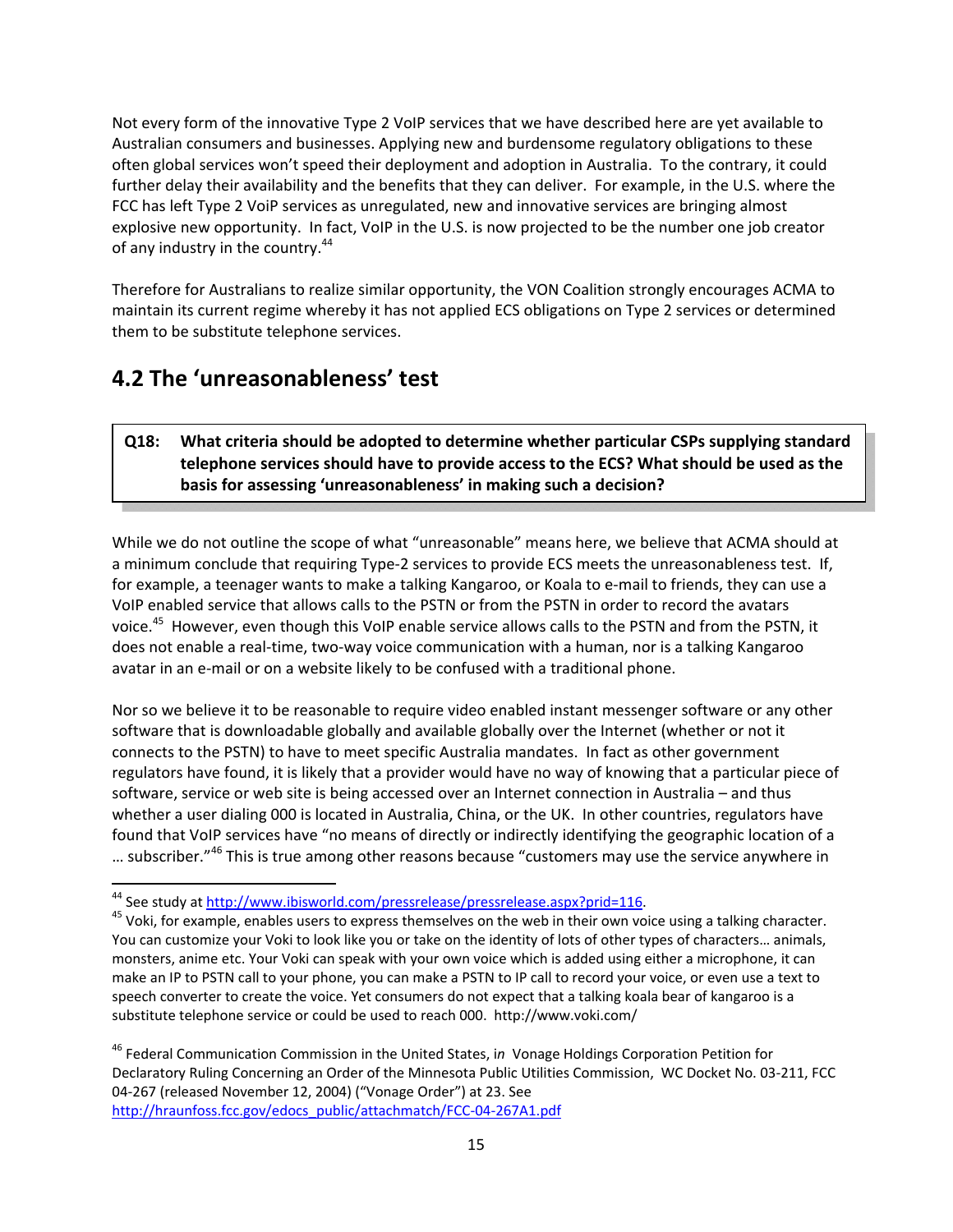the world where they can find a broadband connection." Thus, regulators have concluded that "the significant costs and operational complexities associated with modifying or procuring systems to track, record and process geographic location information as a necessary aspect of the service would substantially reduce the benefits of using the Internet to provide the service, and potentially inhibit its deployment and continued availability to consumers."<sup>47</sup>

Thus we believe ACMA should conclude that nomadic software and services made available over the global Internet (whether they connect to the PSTN in any direction or not) would meet the "unreasonableness" test and should not be required to develop a capability that may simply be technologically unachievable at this point in time.

# **4.3 Managing the volume of non‐genuine calls**

- **Q19: Have CNR '55' calls or RVAs proven effective strategies to reduce the volume of non‐ emergency calls to the ECS?**
- **Q20: Can they be improved further and, if so, how?**
- **Q21: Have these strategies caused any unintended consequences?**
- **Q22: What alternatives are available?**

There are vast unintended and unanticipated consequences that could come from applying rules to Type 2 services. Fraudulent calls could increase if ECS obligations are applied to Type 2 services like video games and other non replacement type 2 services.

For example, more and more video game consoles and PC games are integrating VoIP into their games.<sup>48</sup> Some include speech recognition, while others allow users to communicate by voice with each other regardless of where they may be located. While many of these game communications systems are often Type 1 IP to IP VoIP conversations, a growing number of services provide Type 2 PSTN connectivity.<sup>49</sup> This PSTN connectivity for example allows a child in Melbourne to talk during a game with a counterpart in Sidney - even if the child in Sidney doesn't have a high speed Internet connection. A majority of experienced gamers count "Integrated Voice Support" as a key component of the game.<sup>50</sup>

However, incorporating 000 access into a child's game ‐‐ where the children often believe everything in the game is a game -- could create problematic unintended consequences. In 2006-07 around 1.9

http://findarticles.com/p/articles/mi\_m0EIN/is\_2006\_March\_20/ai\_n16109770

<sup>&</sup>lt;sup>47</sup> Vonage Order at 23<br><sup>48</sup> See "Playing games with VoIP," by David Becker and Ben Charney Feb 5, 2004 <u>http://news.cnet.com/Playing-</u> games-with-VoIP/2100-7352\_3-5154140.html<br><sup>49</sup> See for example Vivox which specializes in adding VoIP to online games and enables "Second Life" users to call

any phone in the world from inside a virtual world. http://www.vivox.com/pressreleases\_detail.php?id=17 In this virtual world, an online avatar can walk up to a phone booth to make calls globally. But in a virtual world, it is impossible to know where the user is located in the real world and whether an emergency call should be routed to

China, the UK, or India.<br><sup>50</sup> In a survey, 66 percent of users would prefer voice applications to be integrated within the game, versus finding external solutions using separate online services. See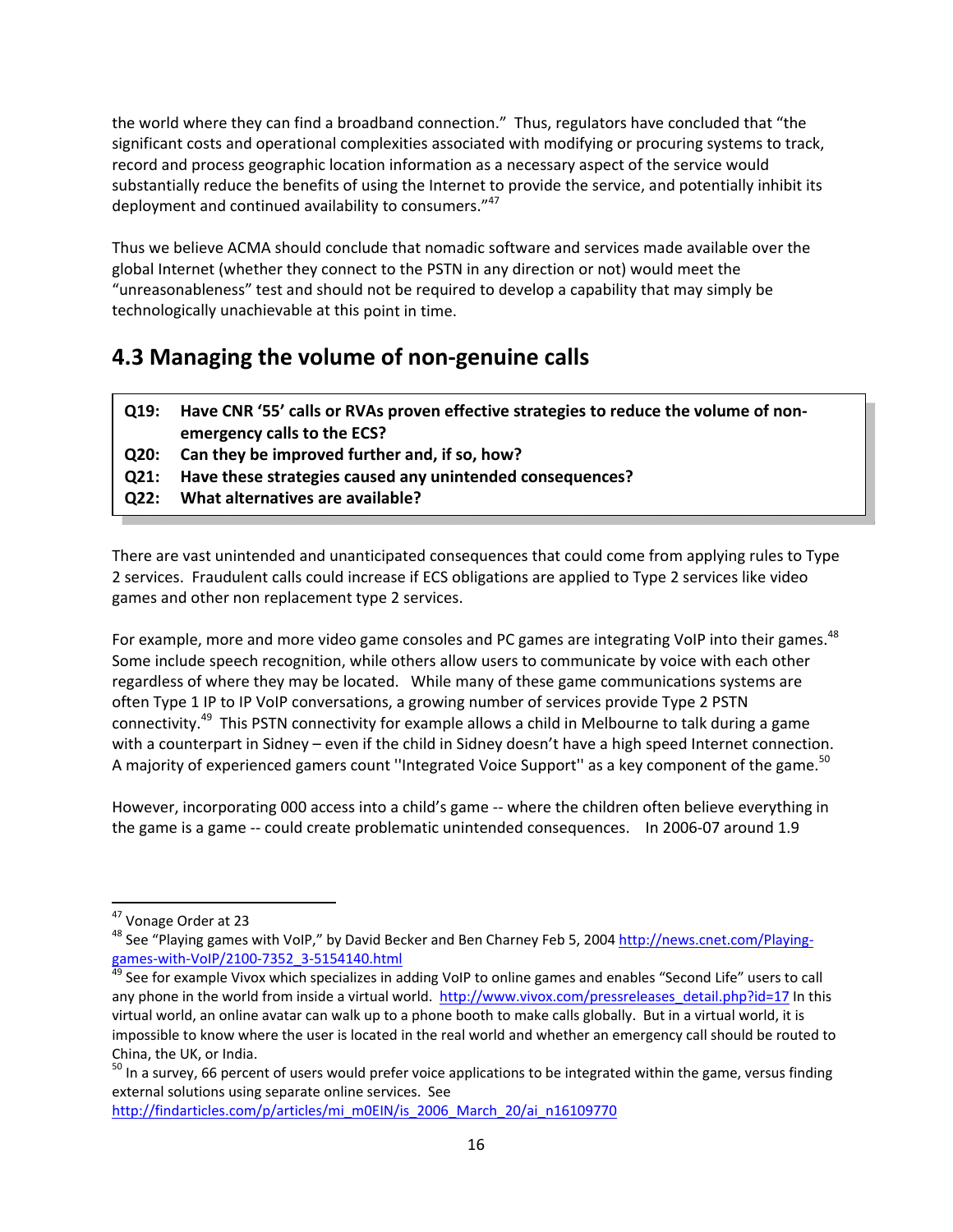million SIM-less calls were made from cell phones to 000.<sup>51</sup> These SIM-less nuisance calls imposed a significant burden on the efficiency of Triple Zero, putting this vital community service at risk. As a result, ACMA prevented 000 calls from mobile phones without a valid SIM card.

Now consider that 79% of Australian households have a device for playing computer and video games.<sup>52</sup> Every day, many of the roughly 5 million Australians under the age of 14 use these games to zap aliens, evaporate foes, and watch as online friends are blown up – sometimes tens if not hundreds of times a day. As more and more of these games incorporate VoIP (Type 1, 2 and 3), these games could become havens for nuisance triple zero calls if providers were required to incorporate 000 functionality as suggested in this consultation. Imagine if each game user made only one call for help a year after an online gaming friend was evaporated, blown‐up, or disintegrated in a game – it could create more than twice as many nuisance 000 calls as were created by SIM‐less cell phones. Then imagine that only Australia required these Type 2 VoIP services to provide 000 access and the global Internet game provider is unable to determine where in the world the online user is located and thus ‐‐ out of concern for safety – provides the 000 access to every game user in the world that it distributes and that could reasonably be playing the game or making an in‐game emergency call from Australia. Under this scenario, the chances for nuisance calls escalates without any increase in public safety.

For these reasons, the VON Coalitions believe the best way to prevent non-genuine 000 calls is to prevent non‐genuine substitute services (including Type 2 service) from having to implement 000 access.

- **Q23: What other measures, besides blocking calls without a USIN, might be implemented to reduce the incidence of non‐genuine calls to the ECS?**
- **Q24: What specific protection measures should be implemented to manage the increased likelihood of hoax/malicious calls through VoIP and other NGNs to the ECS? Should specific measures be implemented for CSPs and/or for ECPs?**

Blocking of calls should never be accepted or tolerated. As described, it may be impossible for nomadic VoIP service providers to know if a user is even in Australia. However, there are scenarios is which a nomadic Type 4 VoIP provider from another country many need to transfer a 000 call. For example, consider a Canadian nomadic VoIP user who takes their Canadian nomadic VoIP service with them on vacation to Brisbane. If they are unfortunate enough to have an emergency in Brisbane and dial 000, the Canadian call center may verbally be told that the caller is in Brisbane and attempt to transfer the call from out of country to a triple zero operator. This is precisely the kind of scenario that the I3 standard discussed preciously attempts to deal with. If the call is blocked, the needed emergency help will be blocked too.

In 2007, twenty‐seven miners were rescued less than five hours after a landslide trapped them deep below ground in a gold mine west of Melbourne because one of the trapped men was able call 000 using his personal cell phone from about a kilometer underground. When traditional communications options

http://www.three.com.au/cs/ContentServer?pagename=Three/Page/BusinessVideoCallingTemplate&c=page&cid=

<sup>1207033953221&</sup>lt;br><sup>52</sup> According to Interactive Australia 2007 : facts about the Australian computer and video game industry http://epublications.bond.edu.au/cgi/viewcontent.cgi?article=1098&context=hss\_pubs